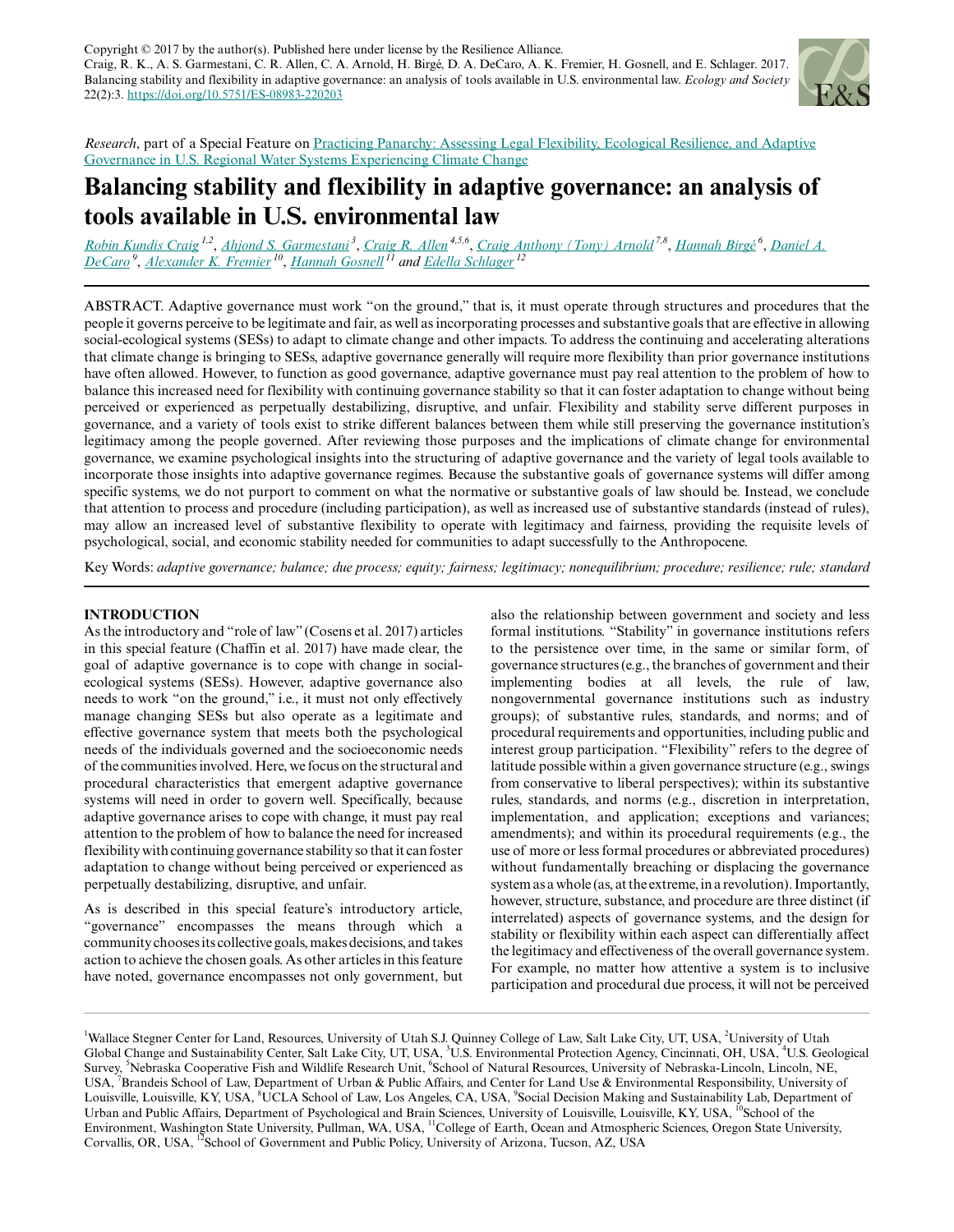as legitimate if the substantive rules discriminate against important subgroups within the governed community. Conversely, substantive rules that are initially sound may become unfairly outdated if governance structures do not allow for their periodic amendment, or they may come to be perceived as illegitimate if their application in practice is arbitrary.

The Anthropocene warrants a more comprehensive examination of the stability-flexibility balance in the governance of SESs and the tools available (Ruhl and Fischman 2010) to adjust and calibrate that balance to accommodate new and different ecological realities (Doremus 2010, Ruhl 2011, Camacho and Glicksman 2016). It is now recognized that not all aspects of governance systems need to be equally flexible or equally stable. In property law, for example, allowable forms of land ownership can be traced to William the Conqueror's imposition of a feudal system on England in 1066. In contrast, landlord-tenant relationships and real estate contracting have evolved to encompass contemporary norms of consumer protection, and 20th century introductions of zoning and land-use planning have achieved widespread acceptance as a means to address the particular problems of crowded cities (Rabin 1984, Sprankling and Coletta 2012). Thus, a range of approaches to balancing stability and flexibility can operate simultaneously to address different issues, particularly in light of other potentially confounding issues such as resource uncertainly and politics (Biber and Eagle 2015). Ecologists have long known that SESs are not static and that there is no "balance of nature" responsive to top-down, command-and-control governance (Holling 1973, Holling and Meffe 1996). However, governance entities have been reluctant to acknowledge this truth. This failure to adjust governance institutions to ecological realities is quickly becoming critical because global climate change is now accelerating ecological variability (Craig 2010*a,* Steffen et al. 2015), obliterating any illusion that SESs are systems in balance. As a result, at least some aspects of governance systems must become more flexible to accommodate the increasingly changing (and increasingly perceptibly changing) ecological systems on which human societies depend (Camacho 2009, 2011, Craig 2010*a,* Doremus 2010, Ruhl 2011, Flatt 2012, Zellmer 2012, Camacho and Glicksman 2016) because the persistence of prior rules and management approaches (stability) in this world of accelerating change is itself becoming a source of destabilization (Baumgartner and Jones 2015). In other words, as past perceptions of relative stationarity are rapidly eroded by forces such as climate change and globalization, old governance mechanisms that emphasize stabilization are no longer tenable and are likely to exacerbate destabilization through inadvertent feedbacks. As a result, we require governance mechanisms that strategically maintain stability while flexibly accommodating, rather than rigidly repressing, unknown variability sure to arise on a rapidly changing planet.

Here, we examine psychological and sociological insights and the legal tools available to help achieve situation-appropriate calibrations of stability and flexibility in the governance systems that emerge to deal with a changing world. Although, by definition, there will never be a single formula for successful adaptive governance, adaptive governance systems can employ a variety of tools that will provide increased capacity to flexibly respond to social-ecological changes while maintaining sufficient

stability to be deemed legitimate governance supportive of productive and viable communities. It is not our aim to proscribe specific substantive and normative goals for the governance of the Anthropocene, recognizing that specific goals will necessarily have to differ by location and adaptive situation (Zellmer and Gunderson 2009). Instead, we conclude that attention to process and procedure (including public and interest group participation), as well as increased use of substantive standards instead of rules, may allow an increased level of substantive flexibility to operate with legitimacy and fairness, providing the requisite levels of psychological, social, and economic stability needed for communities to adapt successfully to the Anthropocene.

# **TRADE-OFFS ASSOCIATED WITH STABILITY AND FLEXIBILITY IN GOVERNANCE: THE NEED FOR A WORKABLE BALANCE**

# **Virtues of stability in governance**

Stability is most important in the structural aspect of governance; recurring revolutions or military coups are the quintessential definition of destructive and destabilizing governance. Nevertheless, substantive and procedural stability are also important. Static laws, policies, and social norms, coupled with adequate process and transparency, provide predictability, enhance compliance and enforcement, provide a foundation of security, and encourage investment in productive enterprises (Levi-Faur 2012).

The sources of stability in governance arrangements are many and interconnected. Shared understandings among actors regarding appropriate behavior in different settings support predictability because actors develop stable expectations in relation to one another. For instance, in some river basins in New Mexico, USA, the State Engineer manages to avoid putting senior water rights holders in the position of having to cut off completely junior water rights holders, rather than strictly following the administration of priority water rights (Hall 2002). Such a norm allows more irrigators access to water for longer periods of time.

In addition to shared norms, predictability is supported by shared rules about what actions are allowed or forbidden, information that must be developed and communicated with others, and penalties for violating rules. For example, property rights systems define who holds what types of authority in relation to whom regarding resources. Holding property rights in a resource often allows actors a voice in how the resource is to be governed. For instance, water rights holders in Colorado, USA, are allowed to participate in water court proceedings, whereas actors without water rights face high barriers to entry.

Slowly changing configurations of norms, rules, and property rights allow people and organizations to engage in collective endeavors that generate benefits over long periods of time, benefits that no single actor alone could achieve. The stability created by governance arrangements allows people and organizations to learn about one another and the resources that they jointly manage and share, to plan for future contingencies such as drought or flooding, to invest in long-term activities, and to experiment with different forms of productive enterprises. Some level of stability is required for these activities to emerge. For example, the very complex "Law of the River" for the Colorado River, USA has provided the necessary stability in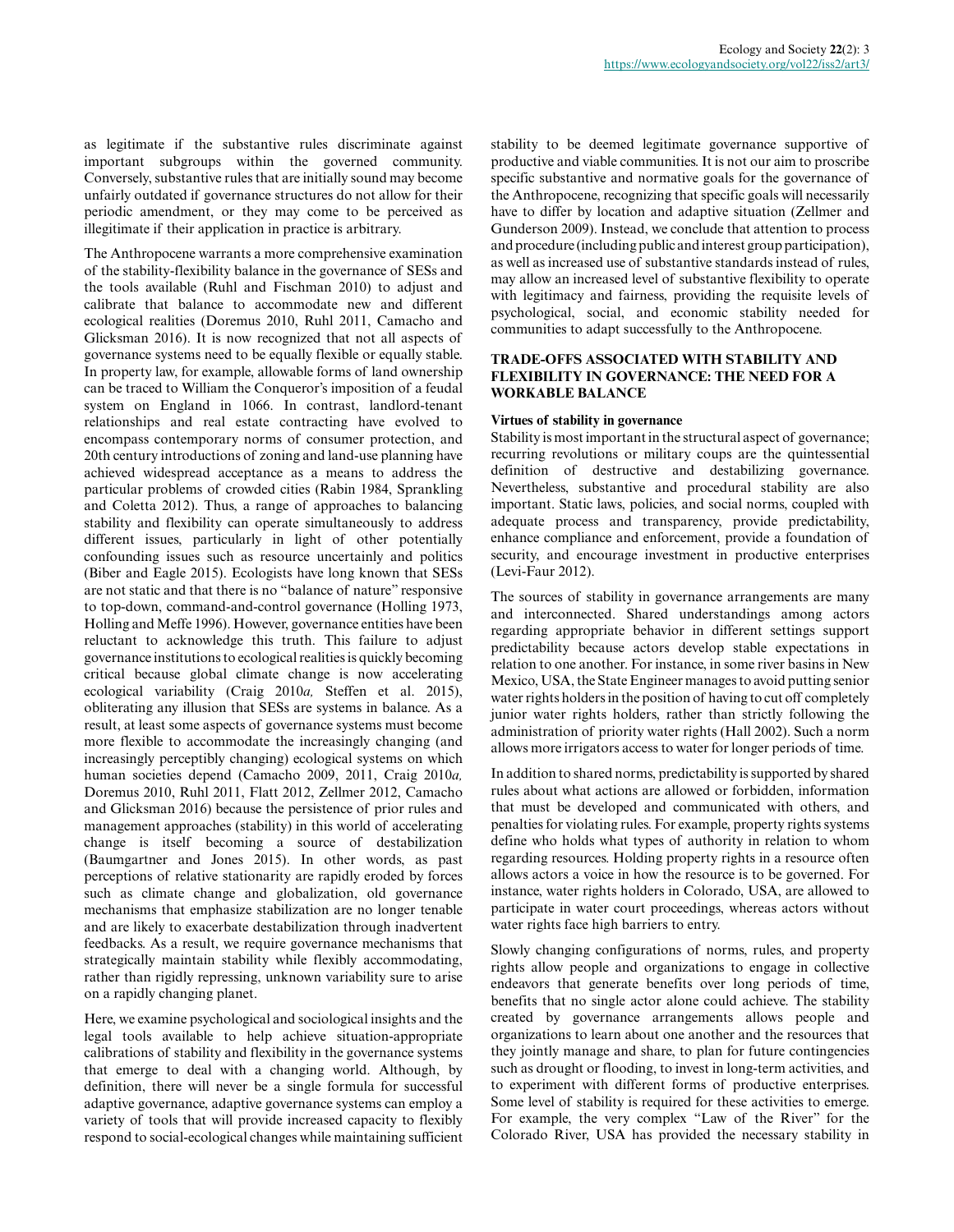defining rights to water in the river to allow for experiments in adaptive management in Glen Canyon, USA and creative water storage solutions with Mexico.

## **Danger of rigidity**

Nevertheless, too much stability, and the resulting predictability and consistency, comes with a price: rigidity. Rigidity defines governance systems that persist with the same activities and routines even though those actions are not well suited for the setting, especially when there are alternative governance arrangements that would likely enable greater benefits for communities and societies. This inability to adapt is often termed a rigidity trap (e.g., Carpenter and Brock 2008).

Rigidity exhibits a variety of forms. One form is the inability of a governance institution (such as a legislature or a court) to recognize and act on changing community and societal values. For example, courts and legislatures implementing the western prior appropriation doctrine for water rights have been reluctant to prioritize in-stream uses of water, be it for protecting aquatic species and habitat, improving water quality, or permitting recreational uses, despite western society's increasing valuation of these aquatic amenities. Another form of rigidity is the inability to recognize or act on threats to ecosystems' productivity such as land-use practices that fragment a landscape or water diversions from streams and rivers that threaten to decouple rivers from flood plains. Too much rigidity in governance systems can thus clearly interfere with good governance. Rigidity in federal administrative law, for example, thwarts increased efforts by federal agencies to engage in adaptive management (Ruhl and Fischman 2010).

Growing disjunction between governance arrangements, the requirements for ecosystems to persist in desirable states, and the values of different actors and communities threaten the viability of the governance arrangements by provoking conflict, heightening uncertainty, and undermining collective action. In time, systems trapped in rigidity almost inevitably confront some crisis in resource availability or management. These crises can both escalate the level of conflict within the SES and lead to new and, hopefully, more adaptive, governance arrangements (Chaffin et al 2014*a*).

# **Virtues of flexibility in governance**

Governance systems require at least a modicum of flexibility because social systems are complex and adaptive (Holling 2001, Levi-Faur 2012). Thus, as is true in all governance structures, for adaptive governance, "flexibility is a prerequisite for accommodating changes in the environment of the organization and adapting public services to changing demand patterns" (Levi-Faur 2012:197).

As Cosens et al. (2017) suggest, flexibility in governance is what allows societies to adjust governance patterns to reflect new social norms, that is, to adapt. However, it must be recognized that adaptation is not always smooth because it often upsets entrenched interests. For example, the 20th century American Civil Rights movement, which elevated the political statuses of minorities and women, came with violence and struggle, underscoring the potentially destabilizing effects of both too much rigidity in governance systems (e.g., the long-term denial of rights to minorities and women) and the exercise of flexibility

in the insistence on enfranchisement. Similarly, the emergence of potential new governance systems in the Klamath River basin (Chaffin et al. 2014*a*) only came after years of polarizing litigation and a threat of violence.

# **Danger of arbitrariness**

The primary public policy danger of too much flexibility in governance is arbitrariness. Important public values such as equal treatment, due process, and procedural fairness depend on stable governance institutions and consistent administration (Levi-Faur 2012, Cosens and Williams 2012, Cosens 2013). As such, governance systems often try to eliminate at least the worst forms of arbitrariness. For example, in administrative law, an agency's consistency in interpreting and applying the law can be a critical consideration by the reviewing court, helping to minimize the randomness in treatment of regulated entities that might otherwise emerge among multiple agency offices and a plethora of agency staff (Dotan 2005). Consistency reduces both transaction costs within institutional processes and uncertainty and anxiety among the governed, as well as promotes basic fairness (Levi-Faur 2012, Cosens and Williams 2012, Cosens 2013).

# **Ongoing search for balance: example of the U.S. Constitution**

The importance of avoiding arbitrary governance (i.e., of constraining governance flexibility) is obvious in both the structure created by and the substance and procedures contained within the U.S. Constitution. Structurally, one of the overall goals of the drafters of the Constitution was to constrain the government's ability to devolve into monarchy or dictatorship. As such, separation of powers is an important structural principle of U.S. governance. Substantively, however, the Constitution also limits the ability of government to treat its citizens arbitrarily. Article I, for example, constrains the authority of Congress, giving it only enumerated powers (§ 8) and explicitly prohibiting Congress from engaging in certain kinds of arbitrary behavior with regard to American citizens, e.g., limiting the suspension of habeas corpus to times of rebellion and invasion, and expressly forbidding bills of attainder and ex post facto laws that could upset settled expectation (§ 9).

The importance of avoiding arbitrariness, however, is most obvious in the Constitution's provisions that constrain how governments can interact with citizens, found primarily in the Bill of Rights and the post-Civil War Civil Rights Amendments. These amendments, moreover, demonstrate the important role of procedure in balancing stability and freedom from arbitrariness with flexibility. In addition to preserving basic freedoms such as freedom of speech and of religion (Amendment 1), the constitutional amendments also restrict the government (generally both federal and state governments) from arbitrarily interfering with citizens' lives. These constraints on arbitrary action include the often-litigated Fourth Amendment's insistence that there be no searches and seizures without a warrant based on probable cause, and the Fifth and Fourteenth Amendments' guarantees that no person will "be deprived of life, liberty, or property, without due process of law; nor shall private property be taken for public use, without just compensation." Notably, however, procedures add flexibility to these constraints: citizens can almost always consent to any government intrusion that they find appropriate; police officers can obtain warrants in the case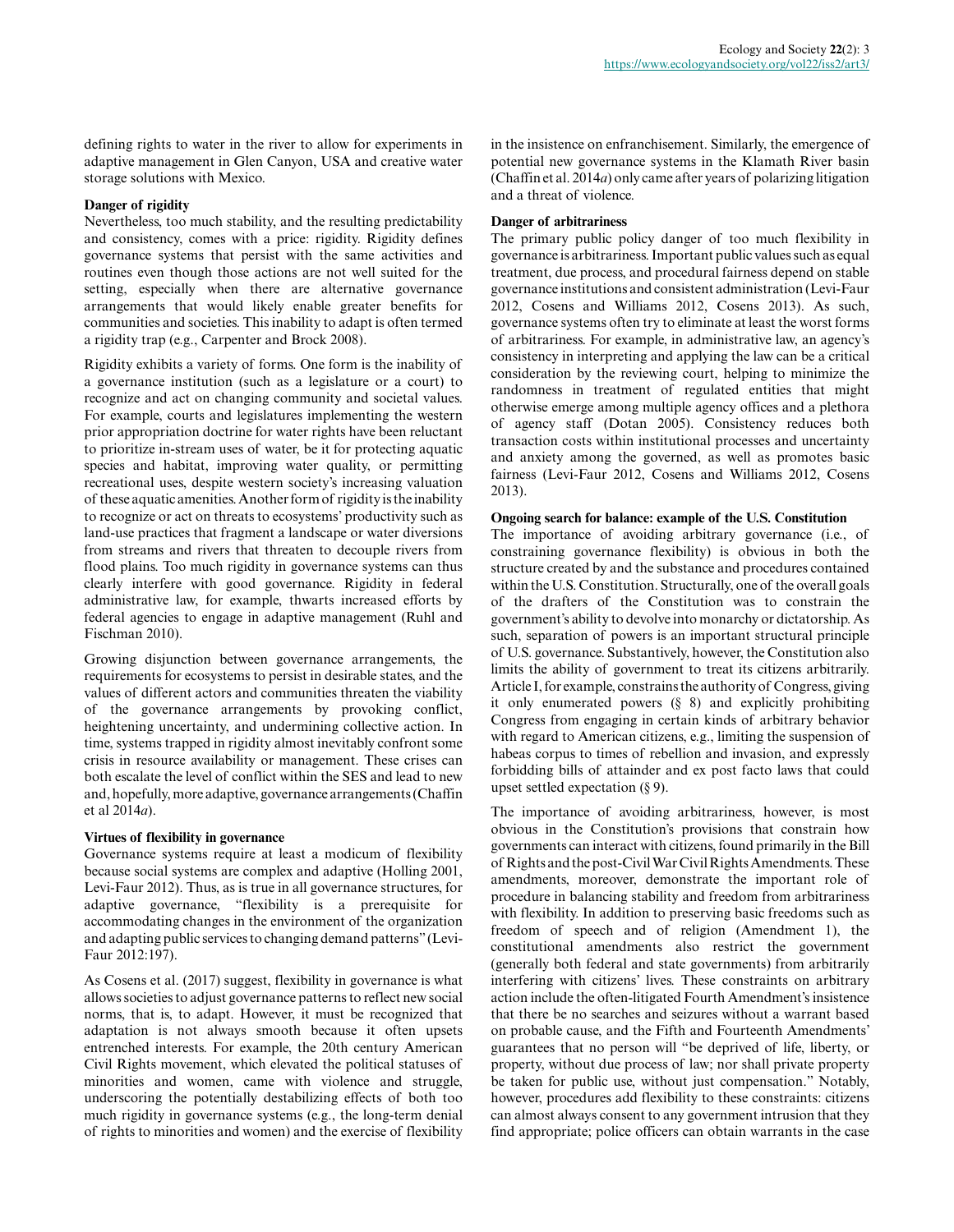of legitimate law enforcement; governments can deprive citizens of life, liberty, and property so long as constitutionally adequate procedures are followed and, in the case of property, compensation is paid. Like all workable governance systems, therefore, even the U.S. Constitution does not impose rigid inflexibility on its constituents. Instead, it creates a stable structure and set of rules that simultaneously provide for incursions. The U.S. Constitution thus suggests that, at some deeper level, flexibility is a component of, rather than an alternative to, stable governance regimes (Bednar 2008).

# **THE DRIVER OF GOVERNANCE CHANGE IN THE ANTHROPOCENE: CLIMATE CHANGE AND STABILITY AND FLEXIBILITY IN ECOSYSTEMS**

Management of SESs requires governance systems that acknowledge the fundamental reality of those systems, which is change. Although change is fundamental to all complex systems, climate change is accelerating the pace, magnifying the scale, and increasing the uncertainty of that change, warranting new governance responses such as adaptive governance (Camacho 2009, 2011, Craig 2010*a,* Doremus 2010, Ruhl 2011, Flatt 2012, Zellmer 2012, Camacho and Glicksman 2016). We next review these ecological realities and their implications for governance.

# **Recognition of continuous change in ecosystems**

For many centuries, the equilibrium view of natural systems as steady-state systems dominated human thinking (Botkin 1992). This view assumed that thermodynamic laws govern ecological systems and that fluctuations away from a stable center were random noise, were undesirable, and were not essential system functioning (Sullivan 1996). However, ecologists have come to appreciate ecological variability as an essential component of ecological functioning. Indeed, ecosystems do not come to rest at an equilibrium in the absence of disturbance. They are instead both highly variable and adaptive in that they continually change in response to conditions to improve their odds of survival and success (Mitchell 2009).

The understanding of ecosystem management is similarly evolving. Natural resource managers no longer consider nonlinear, threshold responses to management actions as aberrations from the expected outcome. In the late 20th century, equilibrium views of ecosystems were replaced with an understanding that ecosystems display linear and nonlinear responses, tipping points, multiple alternative states, and crossscale interactions (Gunderson and Holling 2002, Walker and Salt 2006, Peters 2015). An acknowledgment that scale is essential to disentangling complexity was also emerging in the literature (Bosserman 1983, Holling 1992, Levin 1992). Both intra- and cross-scale dynamics are important (Peterson et al. 1998) and affect the production of ecosystem services and emergent properties of systems such as resilience. Within a scale, the dynamics of collapse and renewal have been described as adaptive cycles, and the hierarchical set of nested adaptive cycles that characterize a system have been described as a panarchy (Gunderson and Holling 2002, Allen et al. 2014). In a panarchy, the collective intra- and cross-scale interactions give rise to complex behaviors (Holling et al. 2002, Allen et al. 2014). Although complex systems are unpredictable in detail, they are also self-organizing and resilient. Self-organizing systems comprise an array of interacting components with no central

control (Mitchell 2009). Their collective activity gives rise to increasing complexity as their diversity of components and scales increases. They are also adaptive, learning and evolving in response to changing conditions to improve survival odds (Mitchell 2009). In a nutshell, ecosystems are profoundly complex and do not respond consistently over the long term to top-down management.

As human populations continue to expand, so does the demand for ecosystem services. When translated into environmental and natural resources governance, these demands often result in management that maximizes the current output of specific ecosystem services. However, the long-term societal reliance on productive ecosystems requires an approach that fosters resilience of desirable system states (Walker and Salt 2006). The temptation to manage for the maximized output of a single product (e.g., timber or cod) without acknowledging potential future thresholds or the possibility of a nonlinear response to human action undermines the entire system, as humans have observed repeatedly (Scheffer et al. 2001).

# **Climate change complications**

Climate change is currently a major destabilizing force in SESs. In complex systems, intrinsic processes and structures are both the effect of self-organization and perpetuate self-organization. Emergent from this set of feedbacks in ecosystems are the services on which humanity depends (Birgé et al. 2014). Climate change is rapidly altering ecological feedbacks, threatening to undermine the ecological resilience of SESs (Benson and Craig 2014). When a system's defining processes or structures are undermined beyond some threshold, the entire system may lose its integrity and enter an alternative state (Scheffer et al. 2001). Climate change can induce these relatively fast shifts, setting in motion complex and often unpredictable ecological regime shifts, which may in turn destabilize current government systems and economic and political arrangements as the rate of ecosystem services generation on which societies depend falls sharply or even halts.

For example, climate change is rapidly altering global temperature and precipitation patterns and ocean chemistry (Milly et al. 2008, IPCC 2014). One result of these effects is mass migrations of species (Ruhl 2008), creating new species assemblages and food webs with unpredictable endpoints. Some of these range expansions, such as that of the pine beetle in the U.S. Mountain West and Canada, are visibly destructive to human interests (Carroll 2006). Other ecosystems such as the Arctic tundra are shifting across ecological thresholds (Allen et al. 2009). Still others such as coral reefs may simply disappear (Craig 2015). Systems that have been optimized for specific services, such as development of rivers for hydropower (Cosens and Fremier 2014) or irrigation (Birgé et al. 2014), may have less latitude for absorption of disturbance and may be more vulnerable to shifts to less desirable states as climate change proceeds.

Climate change thus exacerbates the ecological reality of continuous change in both magnitude and pace. Moreover, "[b] ecause of 'committed' warming—climate change that will occur regardless of the world's success in implementing mitigation measures, a result of the already accumulated greenhouse gases ('GHGs') in the atmosphere—what happens to social-ecological systems over the next decades, and most likely over the next few centuries, will largely be beyond human control" (Craig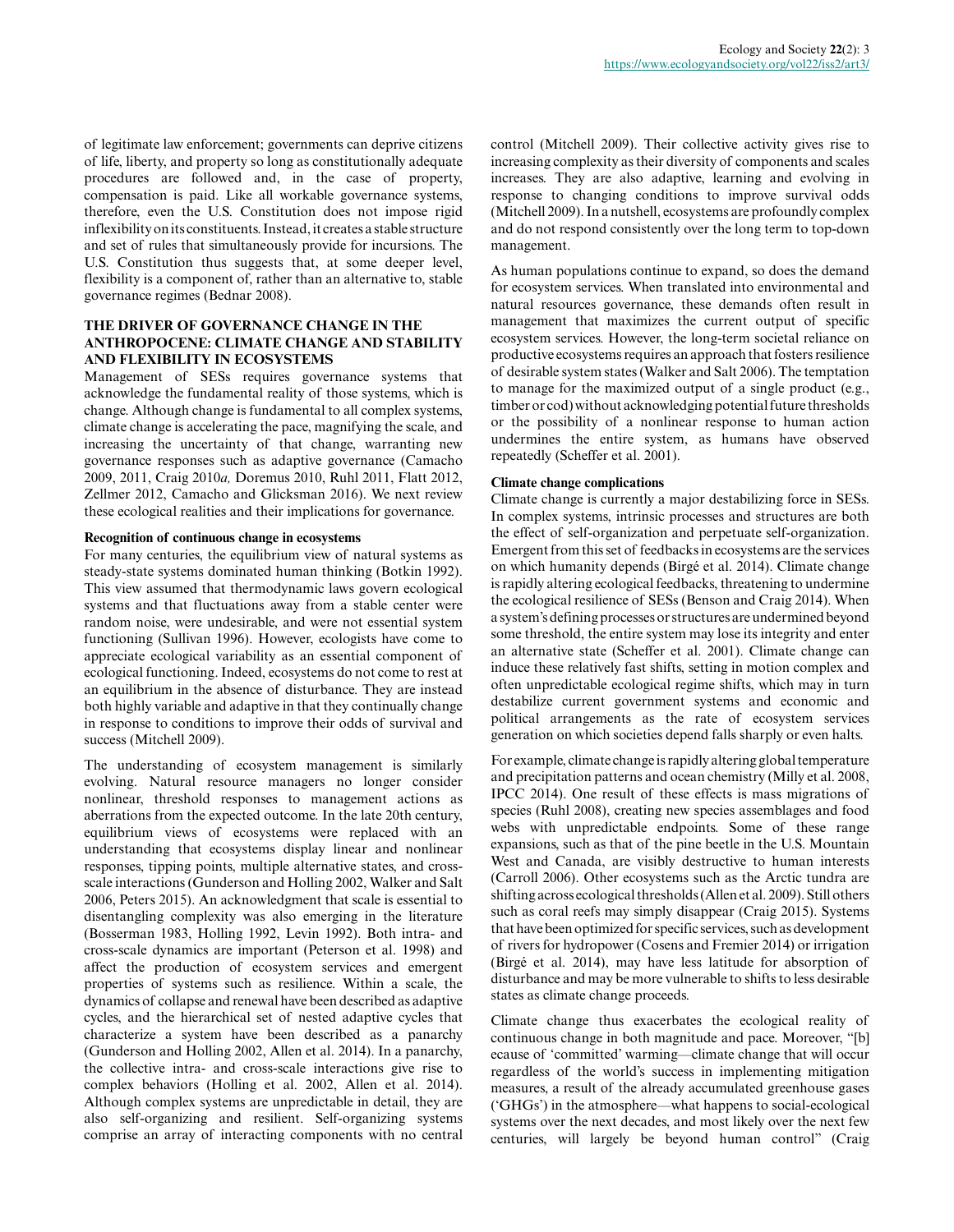2010*a:*14). To an increasing extent, the past is no longer a reliable predictor of potential ecological management issues.

#### **Implications for governance**

Although ecologists have accepted that SESs operate in continuous states of change, many environmental and natural resource governance systems have not yet accommodated even the most benign expectations of change, let alone the potentially widespread destabilization that climate change is causing. For example, with a few notable exceptions (e.g., local land-use law), much U.S. environmental and natural resources law remains grounded in a preservationist paradigm, emphasizing maintenance of and restoration to baseline historical conditions (Craig 2010*a*). While such governance regimes give the illusion of stability, they assume a predictability and reversibility of ecological states that modern ecological studies and resilience theory flatly contradict (Craig 2010*a*). In the American West, for example, much water planning still largely relies on historical precipitation patterns and hydrographs for guidance, effectively assuming stationarity in the resource. However, as Milly et al. (2008:573) argue in this context, "stationarity is dead." It can no longer be assumed that "natural systems fluctuate within an unchanging envelop of variability" (Milly et al. 2008:573). Similarly, the U.S. *Endangered Species Act* seeks to preserve and recover species within their historic ranges, producing an uncomfortable fit with species migrations in the Anthropocene (Ruhl 2008).

There is also increasing recognition that the underlying dynamics driving social-ecological change are transforming because of climate change, producing a level of uncertainty that demands response. Natural systems, under the added pressure of a changing climate, will vary in ways that are difficult to anticipate. Thus, readjusting the stability-flexibility trade-offs in environmental governance is critical, both to recognize and respond better to dynamic SESs and also to recognize and respond better to uncertainty. The challenge society faces as the planet it relies on changes is that failure to adapt our governance systems by increasing their flexibility will lead to the collapse of SESs, yet failure to balance stability with increased flexibility could lead to the same result in economic and political systems (Victor 2012, Cosens and Williams 2012, Porter 2015).

Theorists have advocated a variety of approaches to correct this governance nonsequitur, but they also place different emphases on the need for more flexibility vs. the need to preserve governance stability (Doremus 2010, Ruhl 2011, Camacho and Glicksman 2016). Some researchers, for example, focus on the immediate need to increase governance flexibility and advocate that new theoretical frameworks and tools be incorporated into environmental and natural resources law, from principled flexibility (Craig 2010*a*) and resilience thinking (Cosens 2010, 2012, 2013, Craig and Benson 2013, Benson and Craig 2014) to adaptive management (Ruhl and Fischman 2010, Craig and Ruhl 2014) and the promotion of adaptive governance (Chaffin et al. 2014*b,* Green et al. 2015, Camacho and Glicksman 2016). Other scholars focus on how to maintain stability as environmental governance is improved for the Anthropocene such as by advocating for incremental adjustment (Cosens and Williams 2012) or by advocating that greater attention be paid to legitimacy when implementing adaptive measures (Cosens 2013) and other modifications (Ruhl 2008, Cosens and Williams 2012, Flatt 2012, Garmestani and Allen 2014).

Regardless of the approach, however, the adoption of these mechanisms has been limited. Hence, it is worth examining the range of psychological and theoretical insights regarding, and legal tools available to adjust, the balance of flexibility and stability in governance for a changing world.

# **PSYCHOLOGICAL INSIGHTS REGARDING THE BALANCING OF STABILITY AND FLEXIBILIY IN ADAPTIVE GOVERNANCE**

As any politician knows, the psychological perceptions of the persons being governed matter regarding how a governance or legal system actually functions. Environmental psychology is rife with studies demonstrating major psychological barriers to legal innovation (Castro 2012), climate change policy (Cornforth 2009), and adaptive environmental governance (Swim et al. 2009, Moser and Ekstrom 2010). It is imperative that legal scholars understand certain fundamental psychological principles of stability, adaptation, and policy acceptance to anticipate potential barriers to adaptive governance and address them in legal design. Many factors affect social acceptance and feasibility of adaptive environmental governance (DeCaro et al. 2017). We next describe the role of trust, legitimacy, and fundamental needs in striking a balance between stability and flexibility in adaptive governance. These principles give insight into potential design features of adaptive legal frameworks that may help society navigate difficult transitions in response to climate change.

One of government's first tasks is to establish legal systems that help societal stakeholders develop trust in one another, government itself, and a secure future so that stakeholders can make and honor long-term agreements and work together to solve complex social-ecological dilemmas such as adaptation to climate change (Ostrom 1998, Parks et al. 2013). Hence, legal systems facilitate the stability necessary for societal cooperation (Hardin 1968). Contemporary environmental law tends to create this stability through "stationarity," i.e., policies and procedures that largely resist change (Craig 2010*a,* Green et al. 2015). Hence, stability is commonly equated with lack of change. Government officials and members of the general public also generally prefer stationarity, resisting legal innovation (e.g., Castro and Mouro 2011, Gifford and Comeau 2011), especially when it would alter existing power relationships, the economy, or lifestyles (DeCaro et al. 2017). This poses a significant challenge for legal scholars of adaptive governance. How can legal frameworks transition toward adaptive governance without completely alienating the societal stakeholders who depend on stable legal systems for security?

We propose that the answer lies in "good governance," i.e., elements of governmental procedures such as transparency, accountability, inclusiveness, and fairness (Chaffin et al. 2014*a*) that build trust and establish governmental legitimacy (Cosens 2013). It is important for governance in the Anthropocene to be perceived as legitimate and trustworthy, particularly when increased management flexibility is the goal (Cosens 2013), because these sentiments promote policy acceptance and help stakeholders tolerate uncertainty (Frey et al. 2004, Tyler 2006, DeCaro et al. 2017). Legitimacy and trust are vital substitutes for personal control and certainty in contemporary society (Tyler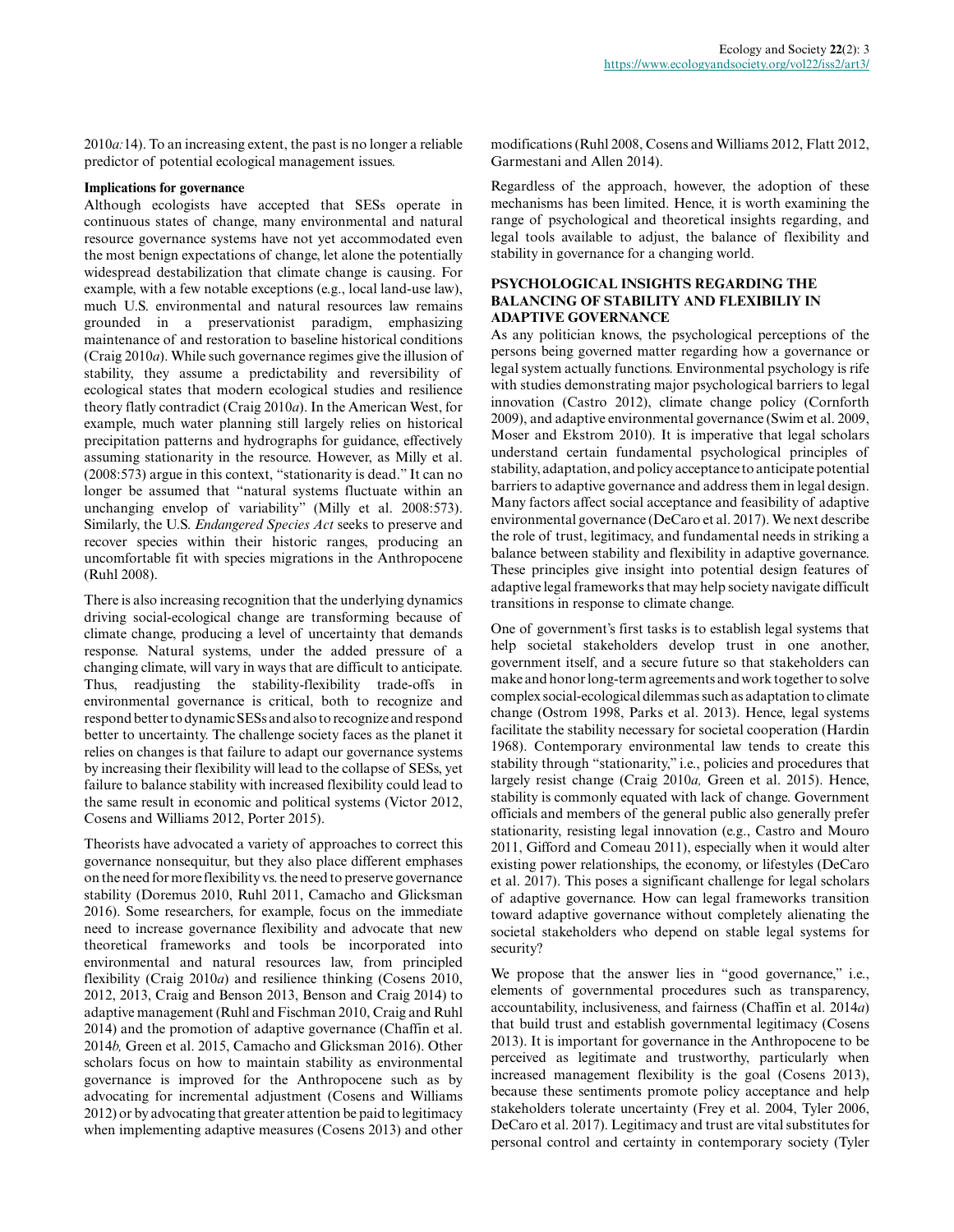2006). People cede authority to legitimate leaders, organizations, and institutions, and look to them for guidance during times of crisis (Burger 1989, Tyler 2006). Legitimacy in governance builds trust (e.g., Tyler and Degoey 1995), helping to maintain societal order and create a sense of security, which aids in cooperation (Ostrom 1998, 2010), even while major elements of the law or environmental governance systems undergo significant change (e.g., Lafon et al. 2004, Leach and Sabatier 2005, McComas et al. 2011). Thus, rather than design for stationarity, legal systems can design for security.

Esty (2006) and Cosens (2013) have identified five overlapping sources of legitimacy for adaptive governance: (1) results-based legitimacy, derived from the fact that decisions are based on objective expertise and the results can be determined to be good; (2) order-based legitimacy, based on the fact that rules are clear, stable, and publicly available; (3) systemic legitimacy, based on the existence of checks and balances among institutions; (4) deliberative legitimacy, based on the inclusion of a public dialogue in the process of decision making; and (5) procedural legitimacy, derived from an open and transparent process of decision making and an explanation for the choices made. These aspects of good governance increase perceptions of legitimacy (Tyler 1990, 1998) and promote trust by supporting fundamental psychological needs for procedural justice (fair decision-making procedures; Tyler and Degoey 1995, Tyler 2006), security (orderliness and predictability; DeCaro et al. 2015), and selfdetermination (being able to pursue important societal goals in ways that align with one's core values; Ryan and Deci 2006, Moller et al. 2006). Court decisions (Gibson et al. 1998), law enforcement and environmental regulation (Tyler 1998, Ostrom 2010), environmental policy innovation (Attari et al. 2009, Lavergne et al. 2010), and government agency activities (e.g., Lafon et al. 2004, Turner et al. 2014) have been shown to benefit from these legitimacy-enhancing provisions, improving acceptance, compliance, and cooperation (Frey et al. 2004, DeCaro and Stokes 2008, 2013).

In the next two sections, we discuss the characteristics of governance systems and aspects of substantive law that may increase the likelihood of successfully balancing stability and flexibility. Many of these legal mechanisms incorporate the elements of good governance and legitimacy outlined above. For example, planned windows of opportunity for amendment, review, and public input on government agency activity (Craig and Ruhl 2014), which permit change at predetermined times and ensure governmental transparency and accountability, not only enhance predictability (orderliness) during change, but also increase legitimacy by incorporating provisions for fair decision making, appeal, and public participation, demonstrating elements of order-based, deliberative, and procedural legitimacy. Regulatory floors and ceilings grant additional decision-making authority to governance units, promoting their selfdetermination, but also constrain this discretion with standards that uphold rigorous scientific problem solving and require evidence-based decision making (results-based legitimacy; Garmestani and Benson 2013). Thus, even if ecosystems and governance systems undergo significant change because of major stressors such as climate change, environmental stakeholders may derive a sense of security in the procedures used to make important decisions about environmental governance and develop trust in governance authorities

(Lawrence et al. 1997), helping to ease difficult transitions and encourage better cooperation (Cosens 2013, DeCaro et al. 2017).

There are no panaceas for complex social-ecological dilemmas (Ostrom 2007). For example, there is growing distrust of formal governments and their institutions in contemporary U.S. society because of historical mismanagement, including participatory and environmental justice components, which are essential to perceived legitimacy (Arnstein 1969, Bullard and Johnson 2000, National Civic League 2013). However, with sufficient precaution (Reed 2008), and genuine commitment to good governance (DeCaro and Stokes 2008, 2013), it may be possible to improve legitimacy to support adaptive environmental governance (Cosens 2013, DeCaro et al. 2017).

Furthermore, factors other than legitimacy affect tolerance of change (DeCaro et al. 2017) and the human capacity for adaptation (Armitage 2007). For example, the individual and collective phenomenon of framing, i.e., perceiving the world through mental frameworks or schema that represent meaning, shapes the legal and governance regimes. Arnold (2014) has identified at least sixteen different frames of watersheds that are imbedded in U.S. law (e.g., watershed as water supply, watershed as drainage sink for waste, watershed as aquatic habitat). When individuals and groups persist in seeing a problem through a particular frame, the governance institutions that arise from and support this frame become relatively stable. However, humans, both individually and collectively, have the capacity to engage in reframing, which is seeing the world through a different mental framework or even shifting the dominant frame by which they act. The phenomenon of reframing contributes to the adaptive capacity of governance institutions, as well as the multiplicity of applicable legal regimes, thus creating flexibility (Arnold 2014). Additional approaches to balance stability and flexibility better that may enhance humankind's ability to cope with rapid and often unexpected change are discussed next in detail.

# **DESIGNING GOVERNANCE STRUCTURES TO BALANCE STABILITY AND FLEXIBILITY**

To be effective and legitimate, adaptive governance systems must successfully balance stability and flexibility at the system level. Thus, the structure and design of governance, i.e., the division of authorities, definitions of those authorities, and requirements governing the interaction of authorities with the populations subject to them, is a key consideration in successfully balancing flexibility and stability in adaptive governance and other new governance systems that emerge to cope with the Anthropocene. Political scientists and policy scholars have paid careful attention to designing robust governance systems (Ostrom 1990, Filippov et al. 2004, Bednar 2008). The basic premise is that collective action rarely emerges spontaneously. Rather, collective action is a function of governance systems that provide stability and predictability while simultaneously allowing for change. We next examine tools for balancing stability and flexibility in governance at the system level, examining the characteristics that will help to make emerging adaptive governance structures successful.

# **Characteristics of governance systems that successfully balance stability and flexibility**

Governance systems that exhibit the following general characteristics are more likely to be robust to a variety of ecological, economic, political, and social disturbances (Bednar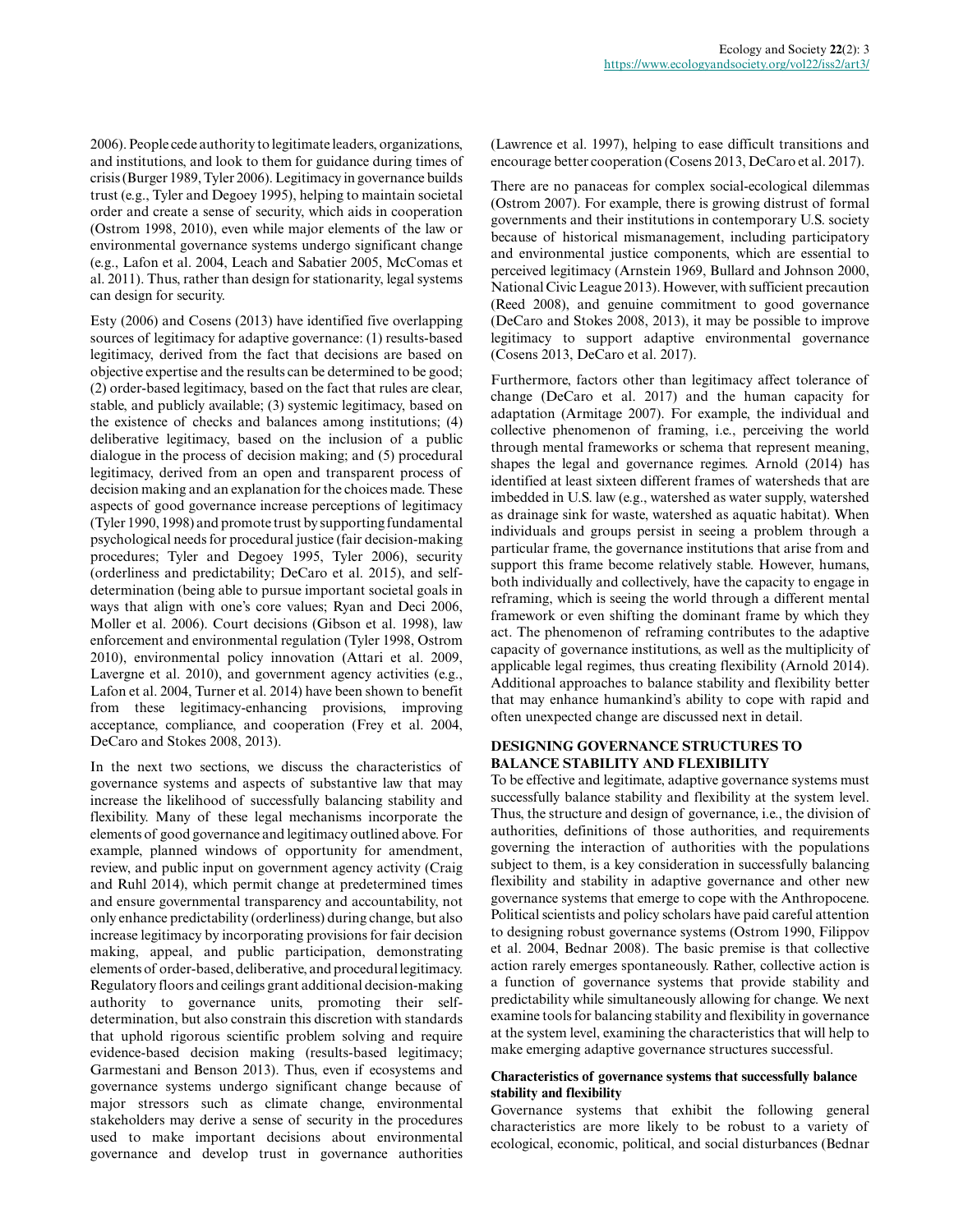2008). In other words, these characteristics have the potential to provide predictability while concurrently allowing for flexibility.

#### *Shared decision making*

Most U.S. environmental governance systems consist of multiple venues in which actors come together to make shared decisions. For instance, the governing arrangements for the New York City watersheds that protect the quality of drinking water for the city's millions of residents and visitors are administered by several venues. One develops and implements different programs among the towns and villages in the watersheds (New York Department of State 1997, Hanlon 2015), another monitors the agreement's implementation (New York Department of State 1997), and the New York City Department of Environmental Protection administers the watershed rules and regulations.

These and other venues support stability in different ways. Diverse interests and values are represented among the venues. Allowing a diversity of values to be represented in different decision-making venues permits the governance system to be responsive to the interests residing in the watersheds, which also enhances its legitimacy. Multiple venues may also act as a check on one another, calling out arbitrary actions. For example, if New York City fails to fund watershed programs or enter into program contracts, parties to the agreement may trigger a review of the city's water supply permit by the state's Department of Environmental Conservation, who may in turn restrict the permit. Accountability mechanisms, by encouraging parties to fulfill their commitments, support continued collective action to achieve environmental goals.

However, such complex environmental governing arrangements are also capable of supporting flexibility. Multiple independent venues may innovate actions and programs in some obvious and not so obvious ways. Decision-making bodies can develop new programs or revise and change existing programs and rules. Different programs and policies mean opportunities for learning and experimentation. In addition, multiple decision venues means that some actions, which may be viewed as arbitrary, may go unchecked, allowing for experimentation outside of the boundaries of the agreement (Bednar 2008). Somewhat paradoxically, rule-bending behavior can be important for keeping governing arrangements resilient (Garrick et al. 2016).

## *Popular accountability*

The effectiveness of environmental governance is enhanced by incorporating different forms of popular accountability (Bednar 2008). Citizens, resource users, and interest groups all have roles to play in supporting stability and flexibility. Popular accountability mechanisms take a variety of forms, from elections for representatives and decision-making venues to participation on advisory bodies and popular protests. Each of these forms may be used to support stability. For instance, advisory committees can insist that officials and administrators implement programs and rules in a timely fashion. Moreover, each of these forms may be used to encourage flexibility, electing representatives with values and goals different from their predecessors.

## *Transparency*

Transparency requires the creation of an information-rich environment. Craig (2010*a*) emphasizes this point by arguing that to respond more effectively to changing ecosystems,

environmental governance arrangements should study everything all the time. Although, in practice, it is not possible to study everything all of the time, the point is well taken. Monitoring and evaluating ecosystems as well as the programs, rules and regulations, and activities of participants, followed by making the information easily accessible, supports stability and flexibility. Problem solving, whether it entails responding to a climate disturbance or an effort to shirk a commitment, requires multiple monitoring and information-gathering processes (Baumgartner and Jones 2015).

#### *Conflict resolution*

Disagreements happen, but not all disagreements rise to the level of requiring attention by the courts. The abovementioned characteristics may contribute to the resolution of conflicts. Decision-making venues allow representatives to work through differences as they make collective decisions. In addition, environmental governing arrangements are often designed to anticipate conflict and provide mechanisms for resolution. Indeed, a number of interstate river compacts provide for mediation and arbitration among member states (Schlager and Heikkila 2009). The New York City watersheds governance arrangements include a council that is tasked with hearing disputes and disagreements (New York Department of State 1997).

## *Working together*

These four features of environmental governance arrangements are key in mediating the balance between stability and flexibility. Working in concert, they support robust governance that provides a level of predictability that encourages participation and investment while also providing opportunities for actors to adjust to changing social-ecological circumstances. They do this by managing the diversity of interests and values and paying attention and responding to changing ecosystems. It is a constant balancing act between stability and flexibility, but the more effective arrangements manage that balance well enough to accomplish some desired goals (Schlager and Blomquist 2008).

# **Creating a stable governance structure that can accommodate change**

National governance stability can be broadly assessed by the length of time that the basic structure of government has remained unchanged. The United States' federal constitutional republic and commitment to federalism (the division of governmental authority between a national government and state, territorial, and tribal governments that are both subordinate and independent) has survived for more than two centuries, despite a civil war. Although it may sound paradoxical, this stable governmental structure incorporates sufficient structural flexibility to accommodate and incorporate societal change, so far avoiding the need for pervasive structural overhaul or revolution. Again, at the deepest structural level, allowing flexibility is an element of long-term stability in governance because it allows the avoidance of undesirable feedbacks and thus bolsters the overall resilience of the governance system.

## *Formal allowance of amendment*

Change can be accommodated within a stable governance structure if the structure provides for its own formal amendment or alteration. The U.S. Constitution, for example, contains a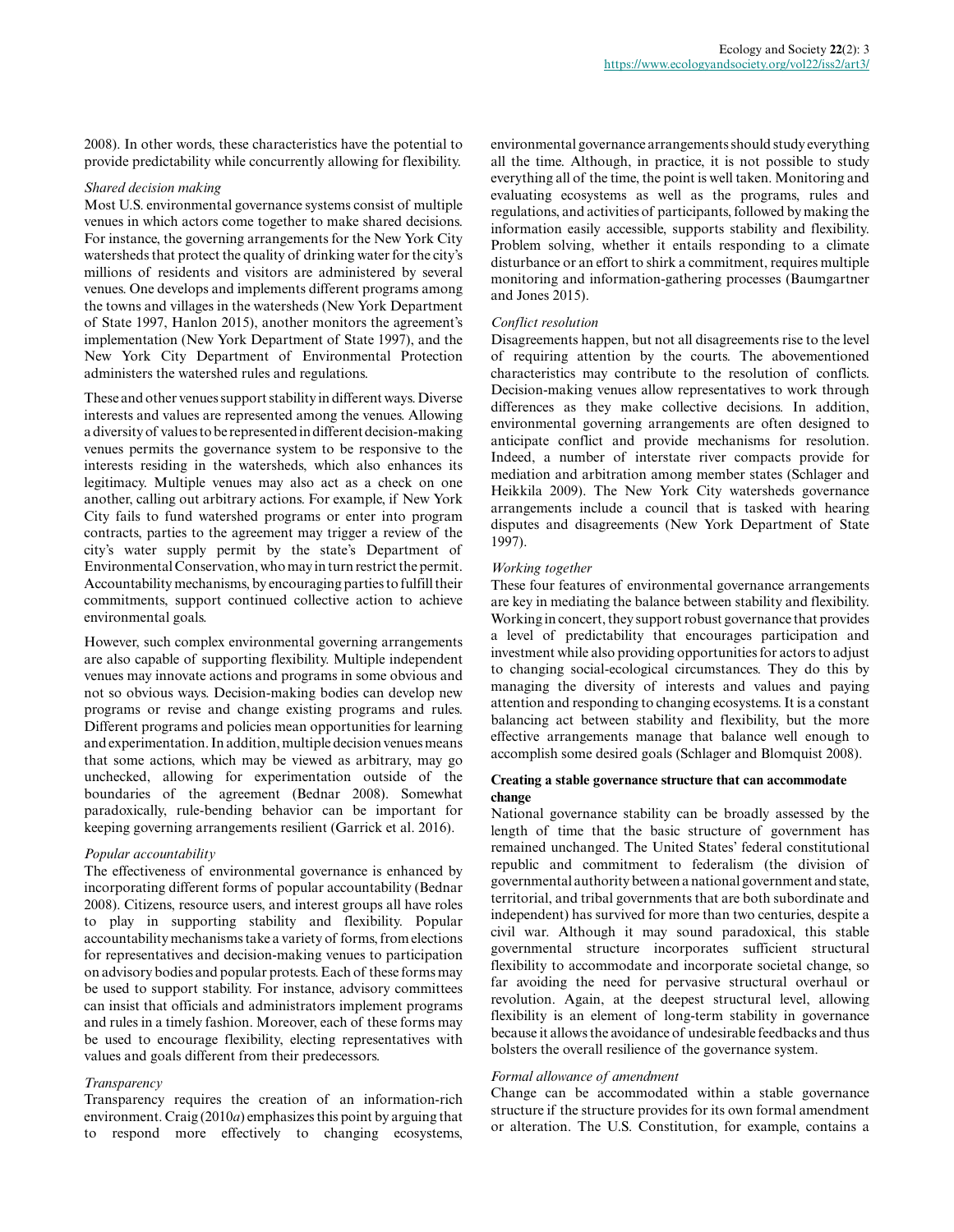formal amendment procedure (Article V) and has been amended 27 times. Most state constitutions similarly allow for their own amendment. Thus, the "safety valve" of an amendment process can avoid the self-destructive pattern of increasing rigidity in the legal structure (although amendments themselves can potentially contribute to this rigidity). For example, the United States and Canada are currently renegotiating the Columbia River Treaty, pursuant to the Treaty's own renegotiation provisions, allowing for the modernization of its environmental considerations (Cosens and Fremier 2014). In contrast, a lack of provision for amendment can often lead to long-term problems. For example, states created many of the interstate compacts that allocate the waters of interstate rivers in the late 19th and early 20th centuries and failed to include amendment procedures in many of them (Schlager and Heikkila 2009), creating rigidity trap problems in water management for the 21st century (e.g., Birgé et al. 2014).

## *Recurring opportunity to replace the implementing persons*

Another way to accommodate change within stable governance structures is to have those structures mandate that, on a predictable and regular basis, the composition of the people who compose the governance unit can be changed, i.e., through elections or government appointment processes. Regular opportunities to switch out government actors helps to ensure that outdated regimes cannot remain in place forever and provides a structural safety valve that can accommodate desires for change that might otherwise lead to a complete replacement (violent or otherwise) of the existing regime. Elections, in particular, both provide a mechanism for popular accountability and contribute to the psychological legitimacy of a governance system.

# **DESIGNING ENVIRONMENTAL AND NATURAL RESOURCES LAW TO CALIBRATE THE STABILITY-FLEXIBILITY BALANCE**

Law is a central facet of governance (Garmestani et al. 2013), including adaptive governance. For example, Camacho and Glicksman (2016) have explored the role of legal adaptive capacity in promoting adaptive governance. In the context of emerging adaptive governance systems and the rebalancing of stability and flexibility to manage changing SESs, the relevant laws establish two key elements at the implementation level: substantive requirements and standards, and procedural requirements and opportunities. Notably, moreover, it is often procedural requirements that allow for the flexible administration of otherwise stable governance structures and substantive requirements, but different calibrations of the stability-flexibility balance can be achieved by combining a variety of legal tools and options.

Biber and Eagle (2015) have recently suggested the importance of such calibrations to the success of environmental and natural resources law. They note that the balance of flexibility and stability in the legal regimes for recreational hunting and commercial marine fisheries are similar, but conclude that the exercise of flexibility in each regime produces different management results on the ground: widespread success in hunting regulation compared to considerable failure in marine fisheries regulation.

Adaptive governance in the Anthropocene will, if anything, require increased attention to environmental issues such as pollution (Craig 2010*a*) and to the management of natural resources such as water, species, and forests (Ruhl 2008, Craig 2010*a,* Zellmer 2012, Benson and Craig 2014). Therefore, we next examine various tools for balancing and rebalancing stability and flexibility at the level of environmental and natural resources law.

## **Balancing stability and flexibility in the form of substantive law**

There is a tendency to view substantive law as a set of clear, unchanging, and binding rules. However, processes for changing substantive law almost always exist such as through legislative and administrative amendment. More important for this discussion is the fact that substantive law actually takes a variety of forms, some of which are more inherently flexible than others. Choosing the form of substantive law, therefore, becomes a mechanism for balancing stability and flexibility in environmental and natural resources law.

#### *Inherently evolutionary law*

As several judges and scholars have recognized, "The strength and genius of the common law lies in its ability to adapt to the changing needs of the society it governs" (*Brooks v. Robinson,* 284 N.E.2d 794, 797 [Ind. 1972]). "Common law" refers to aspects of law such as torts, property, and contract law that have evolved through the collection of rules and principles that judges have announced, often over centuries, in the course of deciding particular cases (Flatt 2012). Although individual states can remove some aspects of these legal subjects from common-law evolution by committing them to statute (e.g., water allocation law, particularly in the western United States but increasingly in the east as well), state legislatures' failures to intervene leaves many areas of law still dominated by judicial decisions that can, over time, reflect the changing norms of society. Principles of precedent (stare decisis) and due process, as well as appeals procedures that allow higher courts to review trial judges' decisions, do constrain judicial inclinations to change commonlaw rules on a regular basis, once again balancing flexibility with a degree of stability. Nevertheless, judges have definitely used particular cases to change state law to reflect new realities, often earning the label of activist in the process. As one example, the Colorado Supreme Court eliminated English riparian water rights and institutionalized prior appropriation in Colorado as a common-law response to Colorado's arid climate and limited water resources (*Coffin v. Left Hand Ditch Co.,* 6 Colo. 443 [1882]).

Far more commonly, however, application of the common law balances stability and flexibility by molding rules and principles that are often centuries old (e.g., "no property owner can use his or her property in a way that constitutes a nuisance") to factual situations that could not have existed even decades ago (e.g., how does the nuisance prohibition apply in the context of rooftop solar energy installations or one neighbor's desire to build a wind turbine in a suburban neighborhood?). Leaving whole areas of law to the common law, therefore, allows relatively stable and consistent rules and principles enough flexibility to cope with changing socioeconomic or social-ecological realities (Flatt 2012).

Sometimes the legal rule itself is regarded as inherently evolutionary, i.e., the rule itself will evolve. The Eighth Amendment to the U.S. Constitution, for example, forbids "cruel and unusual" punishment. The U.S. Supreme Court could have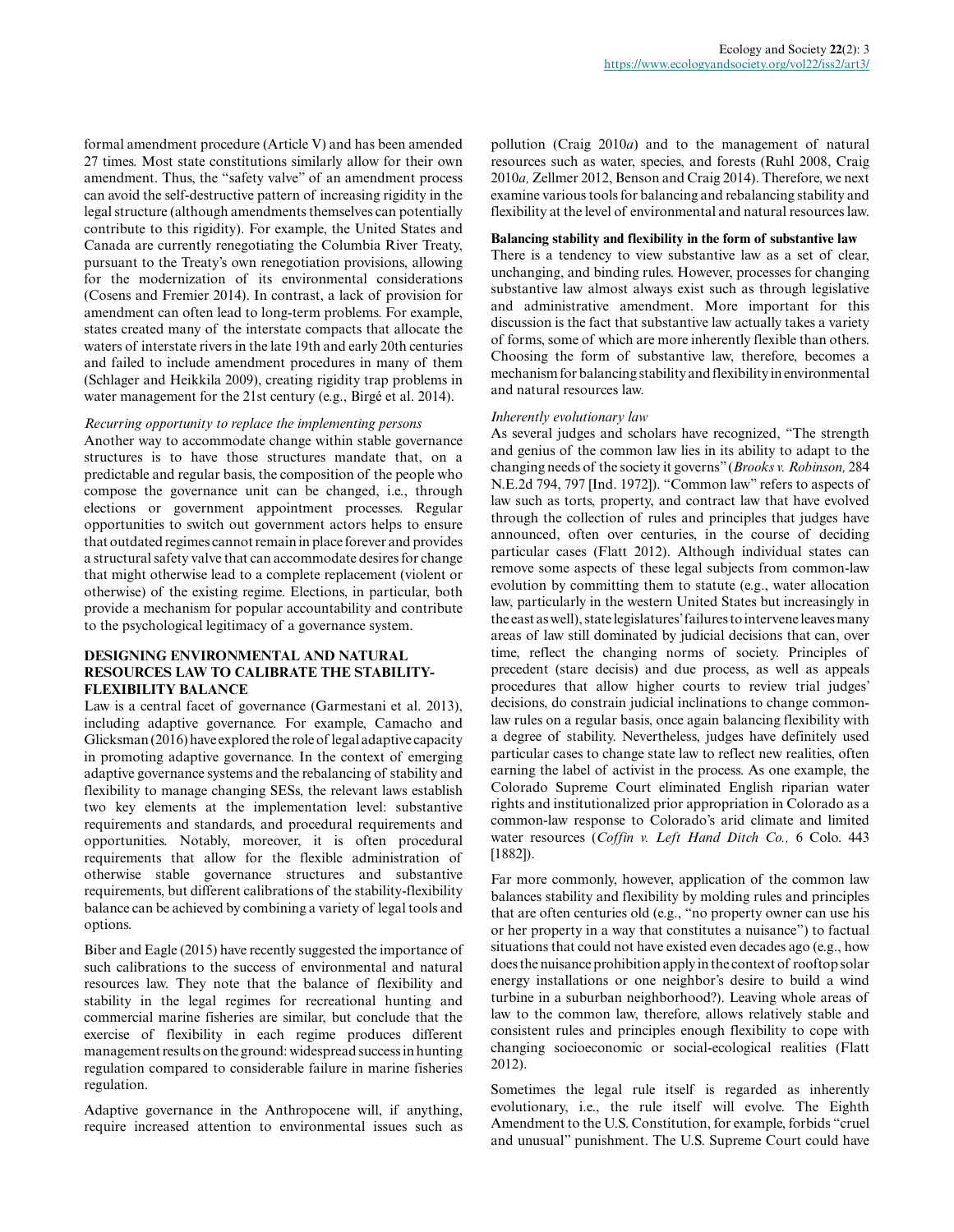interpreted this Amendment to allow any punishment that was legal at the time of the Constitution's adoption. However, the Court has long taken a different approach, concluding that the Amendment's prohibition evolves in light of changing social norms (*Gregg v. Georgia,* 428 U.S. 153, 171 [1976]). Similarly, most states in the United States recognize some version of a public trust doctrine, which preserves waterways and sometimes other natural resources for public use. A number of states have declared their public trust doctrines to be inherently evolutionary, adapting over time to accommodate new social needs for and valuations of those resources (Craig 2010*b*).

## *Rules vs. standards*

Not all substantive law actually consists of rules; instead, much substantive law creates standards, which are far more flexible. Thus, the choice between a rule and a standard allows a governance entity to privilege stability (rule) or flexibility (standard). Rules generally are preferable when clarity, precision, ease of enforcement, and equality of application are of primary concern, whereas standards better implement general principles (e.g., "drive safely") over a range of varying conditions and circumstances (Camacho 2015).

Morse (2010) offers examples of regulating car speed to illustrate the difference between rules and standards. A rule would state that the speed limit on a given street is 50 km/h, and any exceedance of that speed is a legal violation. In contrast, a standard would provide that motorists commit a moving violation when they drive unreasonably fast, taking into account road conditions and traffic patterns. As Morse summarizes, "applying rules is not only more mechanical, subject to perverse results from over- and under-inclusiveness, but also fair and relatively predictable, whereas applying standards allows for case-by-case adjustment and the consideration of special circumstances at the cost of unpredictability and different treatments of indistinguishable fact patterns" (Morse 2010:563). Moreover, rules and standards are best viewed as forming a continuum rather than a dichotomy (Morse 2010, Camacho 2015), allowing the form of substantive law to balance stability and flexibility in a wide variety of different ways.

## *Legal floors, legal ceilings, and intelligible principles*

Legal regimes can also add flexibility within stability by dividing rule and standard setting from implementation and interpretation, giving different governance entities responsibility for the different phases of implementing law. This is the basic structure that the U.S. Constitution creates: Congress enacts the laws, the Executive Branch implements them, and the courts interpret them. However, the division of implementation authority can also be accomplished through delegation of certain powers from higher level governance entities (e.g., the federal government or Congress) to lower level entities (e.g., states and tribes or federal agencies), allowing the delegated entities flexibility to interpret and implement core substantive principles and requirements established at the higher level.

In federal law, two kinds of delegations are common: Congress can delegate governance authority to federal agencies, or it can delegate governance authority to states. Delegations of governance authority to federal agencies can be quite broad, effectively giving the federal agency considerable flexibility in deciding whether and how to implement Congress's stated goals and policies. Under federal constitutional law, Congress must supply the delegated agency with an "intelligible principle" to follow, but the U.S. Supreme Court has deemed an instruction to the U.S. Environmental Protection Agency (EPA) to set air quality standards at levels "requisite to protect the public health" sufficient to meet this requirement (*Whitman v. American Trucking Associations,* 531 U.S. 457, 473-74 [2001]). In implementing this principle, the EPA, in turn, has continually strengthened those air quality standards as evolving science has revealed human health impacts at smaller and smaller concentrations of air pollutants. Thus, the intelligible principle gave the EPA, through legal delegation, the flexibility to respond to emerging science.

In contrast, when delegating regulatory authority to states, Congress more commonly makes use of legal floors and ceilings, a strategy that allows it to respect state sovereignty and principles of federalism while still maintaining some degree of control and stability in the implementation of national laws. For example, most of the federal pollution control laws (e.g., *Clean Air Act, Clean Water Act*) allow states to take over federal permitting programs and the setting of regulatory requirements. Delegated states must comply with minimum federal requirements, but the statutes also explicitly allow states to enact more stringent requirements if they choose. Thus, the federal law provides the floor of pollution control legal requirements, giving states the flexibility better to protect their own resources in response to local needs and politics. Environmental cooperative federalism, therefore, might be viewed as a form of legal panarchy whereby stability at the higher level (federal) constrains flexibility but does not create rigidity in governance at a lower level (states).

Federal ceilings are less common in environmental law but have the opposite effect, preempting state efforts to impose more stringent requirements than federal law mandates. For example, absent a federal waiver, states cannot regulate emissions from motor vehicles more stringently than the EPA does, with the justification that this national unity provides stability for a national-scale auto industry. Thus, Congress's choice between federal floors and federal ceilings is a balancing of flexibility and stability, one that can encourage or effectively kill states' attempts to experiment in environmental governance.

At the state level, perhaps one of the best examples of the dynamic and multilayered mix of stability and flexibility is state delegation of the broad police power (i.e., power to regulate to protect the public health, safety, morals, and welfare) to local governments, such as in the delegation of land-use planning and regulatory authority (Arnold 2007). The police power and state enabling statutes are often standard, like grants of broad authority, subject to a handful of specific legal minimums and maximums, with the goal that local governments will create plans and zoning rules that create stability in the built environment. However, these rules can be and often are changed, can be varied or waived by permit, and reflect local policy choices, whether prodevelopment or proconservation (Arnold 2007). Moreover, the environmentally protective conditions that regulators impose on the development may become either stable through perpetual implementation or flexible through nonenforcement (Rissman 2011, Owley 2015).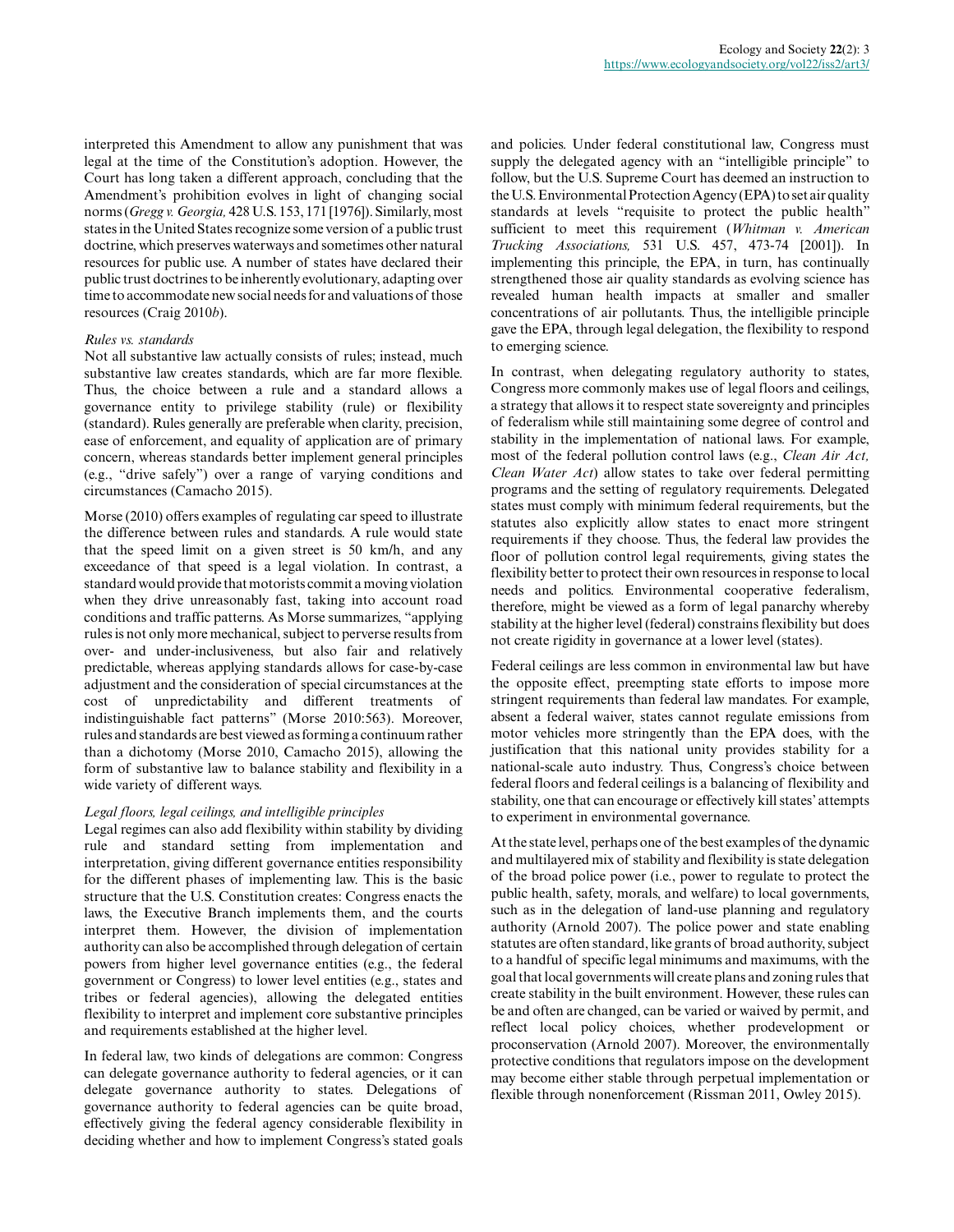## *Emergent new forms of governance*

The combination of flexibility and stability in legal regimes can also facilitate the emergence of new forms of governance to adapt to social-ecological complexities. For example, hybrid public-private collaborations to govern watersheds have arisen not only in response to the inflexibilities of existing regulatory regimes (e.g., *Endangered Species Act, Clean Water Act*), but also because the agencies and stakeholders involved have considerable authority and latitude to form new planning and management systems (Arnold 2011). In addition, private governance of common-pool resources emerges to create new rules for resource management that are flexible, yet create stable relationships, enabled by the fact that the legal system both allows for these commons governance systems and will enforce the rules that private actors adopt (Ostrom 1990).

# **Choosing legal procedures that pace change appropriately to the context**

Legal procedure is an important tool for both constraining flexibility and allowing for legal flexibility that can operate in socially acceptable (fair and legitimate) ways. As discussed, process is often the mechanism through which normally operating restraints on government can be overcome, e.g., the prohibition on searches and seizures, the deprivation of private property. However, the amount of process required to effectuate legal change is also a highly effective mechanism for constraining or expanding flexibility.

There are a number of ways to make the process of effectuating legal change more or less burdensome, and each such choice thus becomes a mechanism for balancing stability and flexibility. In processes dominated by voting, for example, supermajority voting requirements can slow the amount of change that will occur, favoring stability. Approval by multiple decision makers (as is often required to amend constitutions and is required to enact federal law) can quite effectively limit legal changes to those that have widespread support among the relevant constituencies, again favoring stability. Burdens of proof can vary considerably and can dramatically affect the pace of change: Under the *Food, Drug, and Cosmetic Act,* for example, drug manufacturers have the burden to establish the safety and efficacy of their products, slowing the pace at which new drugs become available to consumers and potentially limiting doctors' flexibility in treating patients. Conversely, it is the EPA's burden under the *Toxic Substances Control Act* to prove that new commercial chemicals harm human health or the environment, ensuring that most chemical products go to market, although sometimes leading to toxic torts lawsuits years later when the products' dangers become apparent. The formality of evidentiary evaluations and requirements for public participation can also affect the pace of legal change: The Federal Reserve, not bound by formal procedural requirements, can change interest rates much more quickly in response to changing financial conditions than the EPA, subject to notice-and-comment rule-making requirements, can alter air quality standards. Finally, the number and type of assessments (e.g., an environmental impact assessment or a costbenefit analysis) that must be completed before any legal change can occur will affect the governance entity's nimbleness and flexibility in responding to changing conditions.

Arguably, therefore, procedural design is one of the most important mechanisms for balancing stability and flexibility (Cosens 2013). The more procedure that is required to bring about change, the less flexibility that the relevant governance entity is likely to have. However, too much or too little procedural flexibility in the wrong factual situations can lead to, respectively, arbitrariness or rigidity traps. The history of environmental and natural resources law in the United States has repeatedly suggested needs to re-adjust the balances originally drawn such as by limiting the regulatory contexts in which an environmental impact statement under the *National Environmental Policy Act* (NEPA; 42 U.S.C. § 4332) or formal consultation with the expert agencies for endangered species under the *Endangered Species Act* (16 U.S.C. § 1536[a][2]) is required or by imposing cost-benefit analysis requirements.

Moreover, procedural design choices can combine with substantive law choices to allow a wide range of stability and flexibility calibrations to reflect the realities of varying governance contexts. The Federal Reserve, for example, is subject to a substantive legal standard (not rule) and very limited procedural requirements to change interest rates, giving it considerable flexibility to react quickly to changing economic conditions (Craig and Ruhl 2014). Nevertheless, this legal favoring of flexibility, at its best, promotes the overall stability of the U.S. economy. The EPA, in contrast, needs considerable time and scientific evidence to change national air quality standards, and then the standards themselves come with extensive implementation periods. These extensive procedural and evidentiary requirements effectively limit how often human health concerns regarding air quality can dictate potentially major economic dislocations.

These last two examples suggest that legal design to balance stability and flexibility should, after accounting for fairness considerations, be commensurate with the rate at which governance itself might need to adapt (faster for interest rates, slower for air quality). However, in many contexts global climate change adds considerable uncertainty to this issue of governance adaptation in the context of SESs. Thus, in the Anthropocene, mechanisms to rebalance stability and flexibility effectively in environmental and natural resources law are themselves necessary adaptations, suggesting that procedures for amendment and the employment of standards deserve increased attention in these areas of law.

## **CONCLUSION**

Whereas there is growing consensus that governance systems need additional flexibility both to govern complex and changing SESs effectively and to adapt to climate change, basic principles of good governance (including constitutional constraints), recognized realities within political science and legal jurisprudence, and psychological studies all counsel that no one balancing of stability and flexibility will be appropriate for all governance issues. Instead, stability and flexibility must be balanced to reflect the governance problem and the social risks and realities at hand while remembering that flexibility at one scale (e.g., the individual) may actually promote stability at another (e.g., the community). This need to balance and rebalance stability and flexibility provides a central motivation for identifying the legal and other governance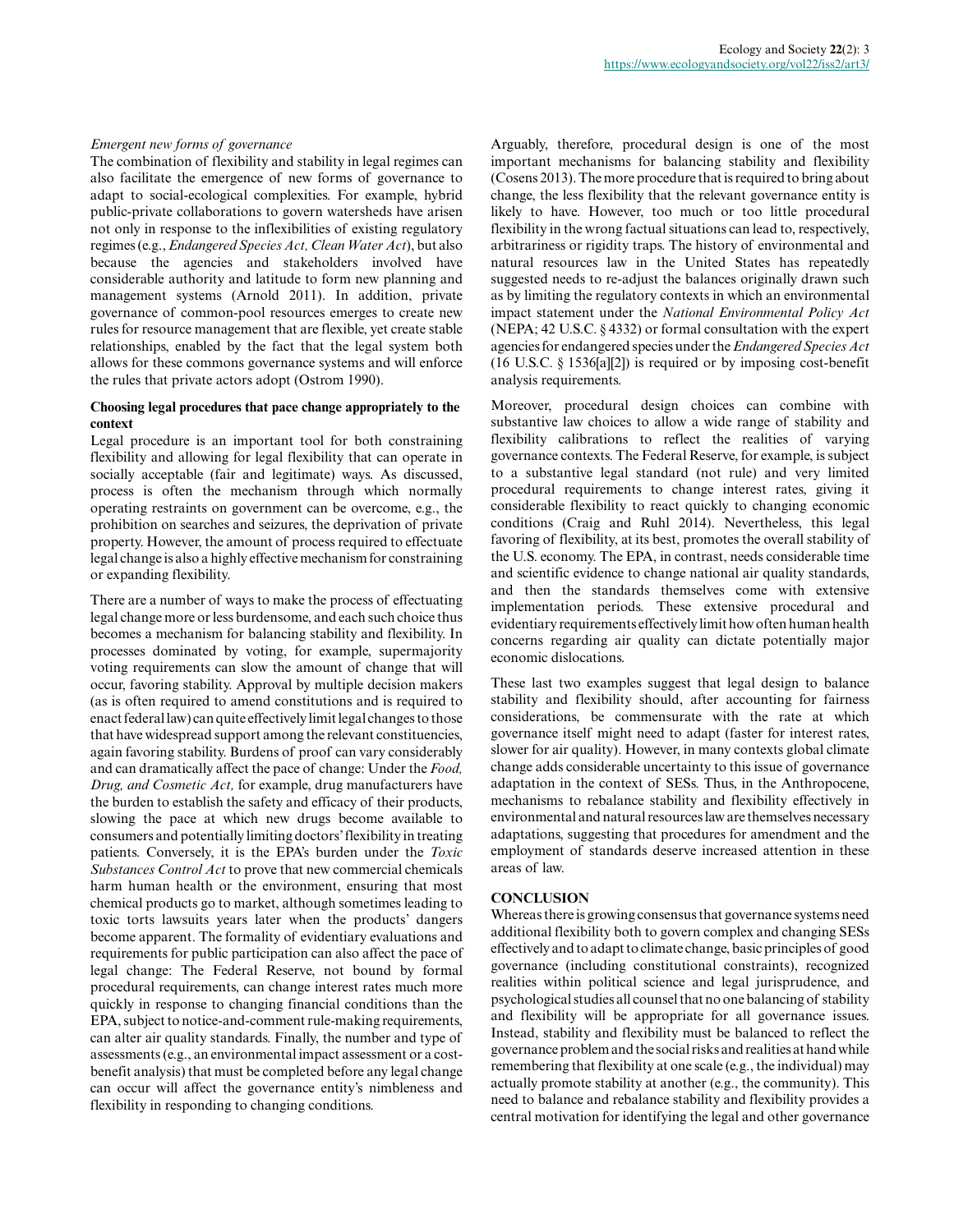tools available to create the variety of calibrations required. However, it also provides a motivation to promote governance regimes such as adaptive governance that can themselves accommodate repeated, adaptive calibrations as the relative value of stability and flexibility in particular situations also shifts.

*Responses to this article can be read online at:* [http://www.ecologyandsociety.org/issues/responses.](http://www.ecologyandsociety.org/issues/responses.php/8983) [php/8983](http://www.ecologyandsociety.org/issues/responses.php/8983)

## **Acknowledgments:**

*This work was supported by the National Socio-Environmental Synthesis Center (SESYNC) under funding from the National Science Foundation DBI-1052875. The views expressed in this paper are those of the authors and do not represent the views or policies of the U.S. Environmental Protection Agency. The Nebraska Cooperative Fish and Wildlife Research Unit is jointly supported by a cooperative agreement between the U.S. Geological Survey, the Nebraska Game and Parks Commission, the University of Nebraska−Lincoln, the U.S. Fish and Wildlife Service, and the Wildlife Management Institute.*

## **LITERATURE CITED**

Allen, C. D., C. Birkeland, F. S. Chapin III, P. M. Groffman, and G. R. Guntenspergen. 2009. *Thresholds of climate change in ecosystems: final report, synthesis and assessment product 4.2.* Publications of the U.S. Geological Survey Paper 13. U.S. Geological Survey, Reston, Virginia, USA. [online] URL: [http://](http://digitalcommons.unl.edu/cgi/viewcontent.cgi?article=1009&context=usgspubs) [digitalcommons.unl.edu/cgi/viewcontent.cgi?article=1009&context=](http://digitalcommons.unl.edu/cgi/viewcontent.cgi?article=1009&context=usgspubs) [usgspubs](http://digitalcommons.unl.edu/cgi/viewcontent.cgi?article=1009&context=usgspubs) 

Allen, C. R., D. G. Angeler, A. S. Garmestani, L. H. Gunderson, and C. S. Holling. 2014. Panarchy: theory and application. *Ecosystems* 17(4):578-589.<http://dx.doi.org/10.1007/s10021-013-9744-2>

Armitage, D. 2007. Governance and the commons in a multi-level world. *International Journal of the Commons* 2(1):7-32. [http://dx.](http://dx.doi.org/10.18352%2Fijc.28) [doi.org/10.18352/ijc.28](http://dx.doi.org/10.18352%2Fijc.28) 

Arnold, C. A. 2007. The structure of the land use regulatory system in the United States. *Journal of Land Use and Environmental Law* 22(2):441-523. [online] URL: [http://www.law.](http://www.law.fsu.edu/docs/default-source/journals/jluel/previous-issues/volume-22-number-2.pdf?sfvrsn=4) [fsu.edu/docs/default-source/journals/jluel/previous-issues/volume-22](http://www.law.fsu.edu/docs/default-source/journals/jluel/previous-issues/volume-22-number-2.pdf?sfvrsn=4) [number-2.pdf?sfvrsn=4](http://www.law.fsu.edu/docs/default-source/journals/jluel/previous-issues/volume-22-number-2.pdf?sfvrsn=4) 

Arnold, C. A. 2011. Fourth generation environmental law: integrationist and multimodal. *William and Mary Environmental Law and Policy Review* 35(3):771-884. [online] URL: [http://](http://scholarship.law.wm.edu/wmelpr/vol35/iss3/3) [scholarship.law.wm.edu/wmelpr/vol35/iss3/3](http://scholarship.law.wm.edu/wmelpr/vol35/iss3/3) 

Arnold, C. A. 2014. Framing watersheds. Pages 271-302 *in* K. H. Hirokawa, editor. *Environmental law and contrasting ideas of nature: a constructivist approach.* Cambridge University Press, Cambridge, UK. <http://dx.doi.org/10.1017/cbo9781139519762.015>

Arnstein, S. R. 1969. A ladder of citizen participation. *Journal of the American Institute of Planners* 35(4):216-224. [http://dx.doi.](http://dx.doi.org/10.1080/01944366908977225) [org/10.1080/01944366908977225](http://dx.doi.org/10.1080/01944366908977225) 

Attari, S. Z., M. Schoen, C. I. Davidson, M. L. DeKay, W. B. de Bruin, R. Dawes, and M. J. Small. 2009. Preferences for change: Do individuals prefer voluntary actions, soft regulations, or hard regulations to decrease fossil fuel consumption? *Ecological Economics* 68(6):1701-1710. [http://dx.doi.org/10.1016/j.](http://dx.doi.org/10.1016/j.ecolecon.2008.10.007) [ecolecon.2008.10.007](http://dx.doi.org/10.1016/j.ecolecon.2008.10.007) 

Baumgartner, F. R., and B. D. Jones. 2015. *The politics of information: problem definition and the course of public policy in America.* University of Chicago Press, Chicago, Illinois, USA. <http://dx.doi.org/10.7208/chicago/9780226198262.001.0001>

Benson, M. H., and R. K. Craig. 2014. The end of sustainability. *Society and Natural Resources* 27(7):777-782. [http://dx.doi.](http://dx.doi.org/10.1080/08941920.2014.901467) [org/10.1080/08941920.2014.901467](http://dx.doi.org/10.1080/08941920.2014.901467)

Biber, E., and J. Eagle. 2015. When does legal flexibility work in environmental law? *Ecology Law Quarterly* 42(4):787-840. [online] URL: [http://scholarship.law.berkeley.edu/elq/vol42/](http://scholarship.law.berkeley.edu/elq/vol42/iss4/2/) [iss4/2/](http://scholarship.law.berkeley.edu/elq/vol42/iss4/2/)

Birgé, H. E., C. R. Allen, R. K. Craig, A. S. Garmestani, J. A. Hamm, C. Babbitt, K. Nemec, and E. Schlager. 2014. Socialecological resilience and law in the Platte River basin. *Idaho Law Review* 51(1):229-256. [online] URL: [http://www.uidaho.edu/~/](http://www.uidaho.edu/~/media/UIdaho-Responsive/Files/law/law-review/articles/volume-51/51-1-birge-hannah-etal.ashx) [media/UIdaho-Responsive/Files/law/law-review/articles/volume-51/51-1](http://www.uidaho.edu/~/media/UIdaho-Responsive/Files/law/law-review/articles/volume-51/51-1-birge-hannah-etal.ashx) [birge-hannah-etal.ashx](http://www.uidaho.edu/~/media/UIdaho-Responsive/Files/law/law-review/articles/volume-51/51-1-birge-hannah-etal.ashx) 

Bosserman, R. W. 1983. Dynamics of physical and chemical parameters in Okefenokee swamp. *Journal of Freshwater Ecology* 2(2):129-140.<http://dx.doi.org/10.1080/02705060.1983.9664585>

Botkin, D. B. 1992. *Discordant harmonies: a new ecology for the twenty-first century.* Oxford University Press, Oxford, UK.

Bullard, R. D., and G. S. Johnson. 2000. Environmental justice: grassroots activism and its impact on public policy decision making. *Journal of Social Issues* 56(3):555-578. [http://dx.doi.](http://dx.doi.org/10.1111/0022-4537.00184) [org/10.1111/0022-4537.00184](http://dx.doi.org/10.1111/0022-4537.00184)

Burger, J. M. 1989. Negative reactions to increases in perceived personal control. *Journal of Personality and Social Psychology* 56 (2):246-256. <http://dx.doi.org/10.1037/0022-3514.56.2.246>

Camacho, A. E. 2009. Adapting governance to climate change: managing uncertainty through a learning infrastructure. *Emory Law Journal* 59(1):1-77. [online] URL: [http://law.emory.edu/elj/](http://law.emory.edu/elj/content/volume-59/issue-1/articles/governance-climate-change-uncertainty-infrastructure.html) [content/volume-59/issue-1/articles/governance-climate-change-uncertainty](http://law.emory.edu/elj/content/volume-59/issue-1/articles/governance-climate-change-uncertainty-infrastructure.html)[infrastructure.html](http://law.emory.edu/elj/content/volume-59/issue-1/articles/governance-climate-change-uncertainty-infrastructure.html)

Camacho, A. E. 2011. Transforming the means and ends of natural resources management. *North Carolina Law Review* 89:1405-1454.<http://dx.doi.org/10.2139/ssrn.1852724>

Camacho, A. E. 2015. Going the way of the dodo: de-extinction, dualisms, and reframing conservation. *Washington University Law Review* 92(4):849-906. [online] URL: [http://openscholarship.](http://openscholarship.wustl.edu/law_lawreview/vol92/iss4/5) [wustl.edu/law\\_lawreview/vol92/iss4/5](http://openscholarship.wustl.edu/law_lawreview/vol92/iss4/5)

Camacho, A. E., and R. L. Glicksman. 2016. Legal adaptive capacity: how program goals and processes shape federal land adaptation to climate change. *University of Colorado Law Review* 87(3):711-826. [online] URL: [http://lawreview.colorado.edu/wp](http://lawreview.colorado.edu/wp-content/uploads/2016/01/8.-87.3-Camacho-Glicksman_Final-Revised.pdf)[content/uploads/2016/01/8.-87.3-Camacho-Glicksman\\_Final-Revised.](http://lawreview.colorado.edu/wp-content/uploads/2016/01/8.-87.3-Camacho-Glicksman_Final-Revised.pdf) [pdf](http://lawreview.colorado.edu/wp-content/uploads/2016/01/8.-87.3-Camacho-Glicksman_Final-Revised.pdf)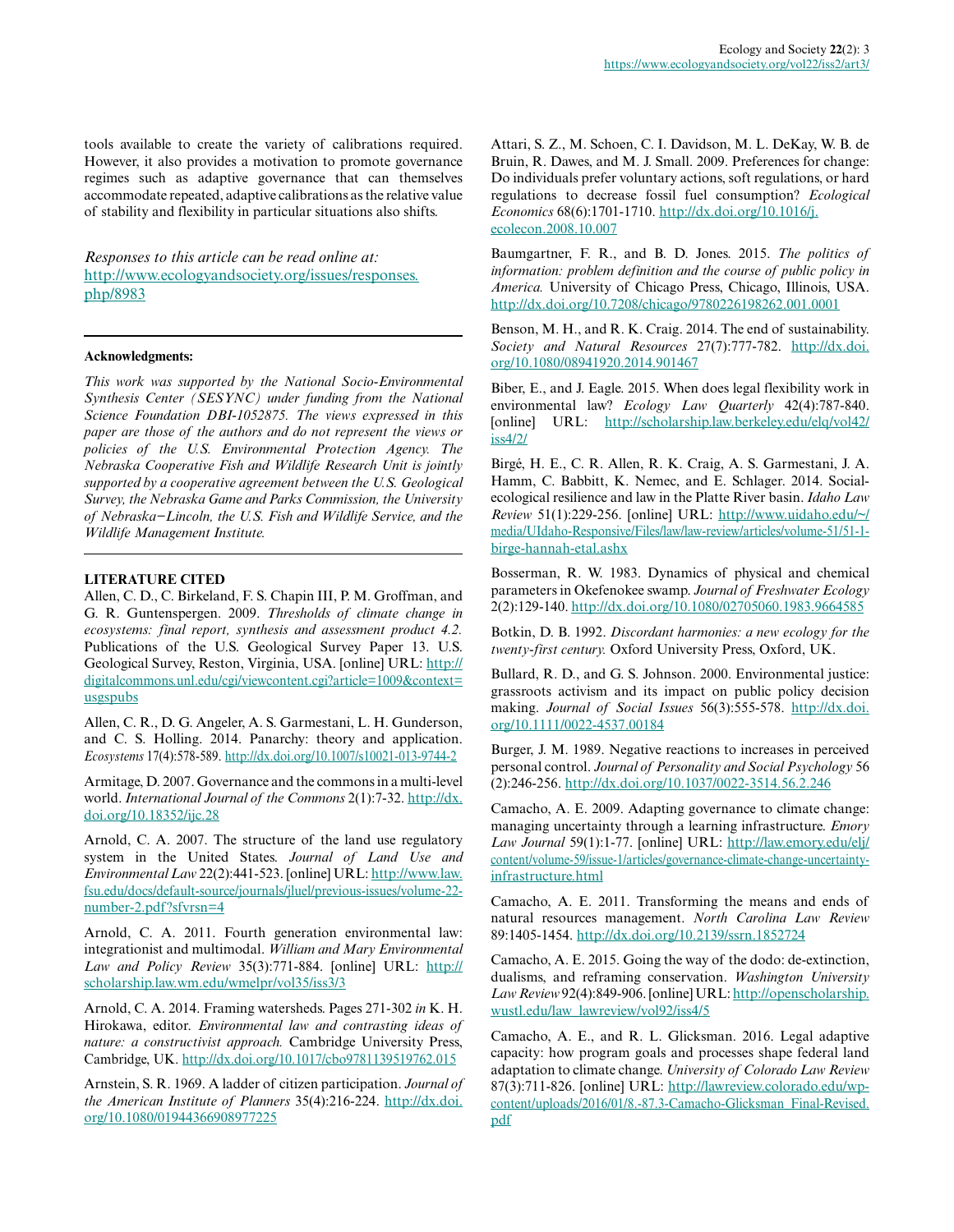Carpenter, S. R., and W. A. Brock. 2008. Adaptive capacity and traps. *Ecology and Society* 13(2):40. [http://dx.doi.org/10.5751/](http://dx.doi.org/10.5751/es-02716-130240) [es-02716-130240](http://dx.doi.org/10.5751/es-02716-130240) 

Castro, P. 2012. Legal innovation for social change: exploring change and resistance to different types of sustainability laws. *Political Psychology* 33(1):105-121. [http://dx.doi.org/10.1111/](http://dx.doi.org/10.1111/j.1467-9221.2011.00863.x) [j.1467-9221.2011.00863.x](http://dx.doi.org/10.1111/j.1467-9221.2011.00863.x)

Castro, P., and C. Mouro. 2011. Psycho-social processes in dealing with legal innovation in the community: insights from biodiversity conservation. *American Journal of Community Psychology* 47 (3-4):362-373.<http://dx.doi.org/10.1007/s10464-010-9391-0>

Chaffin, B. C., R. K. Craig, and H. Gosnell. 2014*a.* Resilience, adaptation, and transformation in the Klamath River basin socioecological system. *Idaho Law Review* 51(1):157-193. [online] URL: [http://www.uidaho.edu/~/media/UIdaho-Responsive/Files/](http://www.uidaho.edu/~/media/UIdaho-Responsive/Files/law/law-review/articles/volume-51/51-1-chaffin-brian-c-etal.ashx) [law/law-review/articles/volume-51/51-1-chaffin-brian-c-etal.ashx](http://www.uidaho.edu/~/media/UIdaho-Responsive/Files/law/law-review/articles/volume-51/51-1-chaffin-brian-c-etal.ashx) 

Chaffin, B. C., H. Gosnell, and B. A. Cosens. 2014*b.* A decade of adaptive governance scholarship: synthesis and future directions. *Ecology and Society* 19(3):56. [http://dx.doi.org/10.5751/](http://dx.doi.org/10.5751/ES-06824-190356) [ES-06824-190356](http://dx.doi.org/10.5751/ES-06824-190356)

Chaffin, B., L. Gunderson, and B. Cosens, editors. 2017. Practicing panarchy: assessing legal flexibility, ecological resilience, and adaptive governance in U.S. regional water systems experiencing climate change. *Ecology and Society* SF122. [online] URL: <http://www.ecologyandsociety.org/issues/view.php?sf=122>

Cornforth, A. 2009. Behaviour change: insights for environmental policy making from social psychology and behavioural economics. *Policy Quarterly* 5(4):21-28.

Cosens, B. A. 2010. Transboundary river governance in the face of uncertainty: resilience theory and the Columbia River Treaty. *Journal of Land, Resources, and Environmental Law* 30 (2):229-265. [online] URL: [http://epubs.utah.edu/index.php/jlrel/](http://epubs.utah.edu/index.php/jlrel/article/viewArticle/333) [article/viewArticle/333](http://epubs.utah.edu/index.php/jlrel/article/viewArticle/333) 

Cosens, B. A. 2012. Resilience and law as a theoretical backdrop for natural resource management: flood management in the Columbia River basin. *Environmental Law* 42(1):241-264.

Cosens, B. A. 2013. Legitimacy, adaptation, and resilience in ecosystem management. *Ecology and Society* 18(1):3. [http://dx.](http://dx.doi.org/10.5751/ES-05093-180103) [doi.org/10.5751/ES-05093-180103](http://dx.doi.org/10.5751/ES-05093-180103)

Cosens, B. A., R. K. Craig, S. Hirsch, C. A. (T.) Arnold, M. H. Benson, D. A. DeCaro, A. S. Garmestani, H. Gosnell, J. Ruhl, and E. Schlager. 2017. The role of law in adaptive governance. *Ecology and Society* 22(1):30.<https://doi.org/10.5751/ES-08731-220130>

Cosens, B. A., and A. Fremier. 2014. Assessing system resilience and ecosystem services in large river basins: a case study of the Columbia River basin. *Idaho Law Review* 51(1):91-125. [online] URL: [http://www.uidaho.edu/~/media/UIdaho-Responsive/Files/](http://www.uidaho.edu/~/media/UIdaho-Responsive/Files/law/law-review/articles/volume-51/51-1-cosens-barbara-etal.ashx) [law/law-review/articles/volume-51/51-1-cosens-barbara-etal.ashx](http://www.uidaho.edu/~/media/UIdaho-Responsive/Files/law/law-review/articles/volume-51/51-1-cosens-barbara-etal.ashx) 

Cosens, B. A., and M. K. Williams. 2012. Resilience and water governance: adaptive governance in the Columbia River basin. *Ecology and Society* 17(4):3. <http://dx.doi.org/10.5751/ES-04986-170403>

Craig, R. K. 2010*a.* "Stationarity is dead" — long live transformation: five principles for climate change adaptation law.

*Harvard Environmental Law Review* 34(1):9-73. [online] URL: [http://www.law.harvard.edu/students/orgs/elr/vol34\\_1/9-74.pdf](http://www.law.harvard.edu/students/orgs/elr/vol34_1/9-74.pdf)

Craig, R. K. 2010*b.* A comparative guide to the western states' public trust doctrines: public values, private rights, and the evolution toward an ecological public trust. *Ecology Law Quarterly* 37(1):53-197. [online] URL: [http://scholarship.law.](http://scholarship.law.berkeley.edu/elq/vol37/iss1/2) [berkeley.edu/elq/vol37/iss1/2](http://scholarship.law.berkeley.edu/elq/vol37/iss1/2) 

Craig, R. K. 2015. Dealing with ocean acidification: the problem, the *Clean Water Act,* and state and regional approaches. *Washington Law Review* 90:1583-1657.

Craig, R. K., and M. H. Benson. 2013. Replacing sustainability. *Akron Law Review* 46(4):841-880. [online] URL: [http://](http://ideaexchange.uakron.edu/akronlawreview/vol46/iss4/2) [ideaexchange.uakron.edu/akronlawreview/vol46/iss4/2](http://ideaexchange.uakron.edu/akronlawreview/vol46/iss4/2) 

Craig, R. K., and J. B. Ruhl. 2014. Designing administrative law for adaptive management. *Vanderbilt Law Review* 67:1-86. [http://](http://dx.doi.org/10.2139/ssrn.2222009) [dx.doi.org/10.2139/ssrn.2222009](http://dx.doi.org/10.2139/ssrn.2222009)

DeCaro, D. A., C. A. (T.) Arnold, E. F. Boamah, and A. S. Garmestani. 2017. Understanding and applying principles of social cognition and decision making in adaptive environmental governance. *Ecology and Society* 22(1):33. [https://doi.](https://doi.org/10.5751/ES-09154-220133) [org/10.5751/ES-09154-220133](https://doi.org/10.5751/ES-09154-220133) 

DeCaro, D. A., M. A. Janssen, and A. Lee. 2015. Synergistic effects of voting and enforcement on internalized motivation to cooperate in a resource dilemma. *Judgment and Decision Making* 10(6):511-537. [online] URL: [http://journal.sjdm.org/15/15529/](http://journal.sjdm.org/15/15529/jdm15529.pdf) [jdm15529.pdf](http://journal.sjdm.org/15/15529/jdm15529.pdf)

DeCaro, D. A., and M. K. Stokes. 2008. Social-psychological principles of community-based conservation and conservancy motivation: attaining goals within an autonomy-supportive environment. *Conservation Biology* 22(6):1443-1451. [http://dx.](http://dx.doi.org/10.1111/j.1523-1739.2008.00996.x) [doi.org/10.1111/j.1523-1739.2008.00996.x](http://dx.doi.org/10.1111/j.1523-1739.2008.00996.x)

DeCaro, D. A., and M. K. Stokes. 2013. Public participation and institutional fit: a social-psychological perspective. *Ecology and Society* 18(4):40. <http://dx.doi.org/10.5751/ES-05837-180440>

Doremus, H. 2010. Adapting to climate change with law that bends without breaking. *San Diego Journal of Climate and Energy Law* 2:45-85.

Dotan, Y. 2005. Making consistency consistent. *Administrative Law Review* 57(4):995-1069. [online] URL: [http://www.jstor.org/](http://www.jstor.org/stable/40712037) [stable/40712037](http://www.jstor.org/stable/40712037)

Esty, D. C. 2006. Good governance at the supranational scale: globalizing administrative law. *Yale Law Journal* 115 (7):1490-1562. <http://dx.doi.org/10.2307/20455663>

Filippov, M., P. C. Ordeshook, and O. Shvetsova. 2004. *Designing federalism: a theory of self-sustainable federal institutions.* Cambridge University Press, Cambridge, UK. [http://dx.doi.](http://dx.doi.org/10.1017/cbo9780511610875) [org/10.1017/cbo9780511610875](http://dx.doi.org/10.1017/cbo9780511610875) 

Flatt, V. B. 2012. Adapting laws for a changing world: a systemic approach to climate change adaptation. *Florida Law Review* 64 (1):269-293.

Frey, B. S., M. Benz, and A. Stutzer. 2004. Introducing procedural utility: not only what, but also how matters. *Journal of*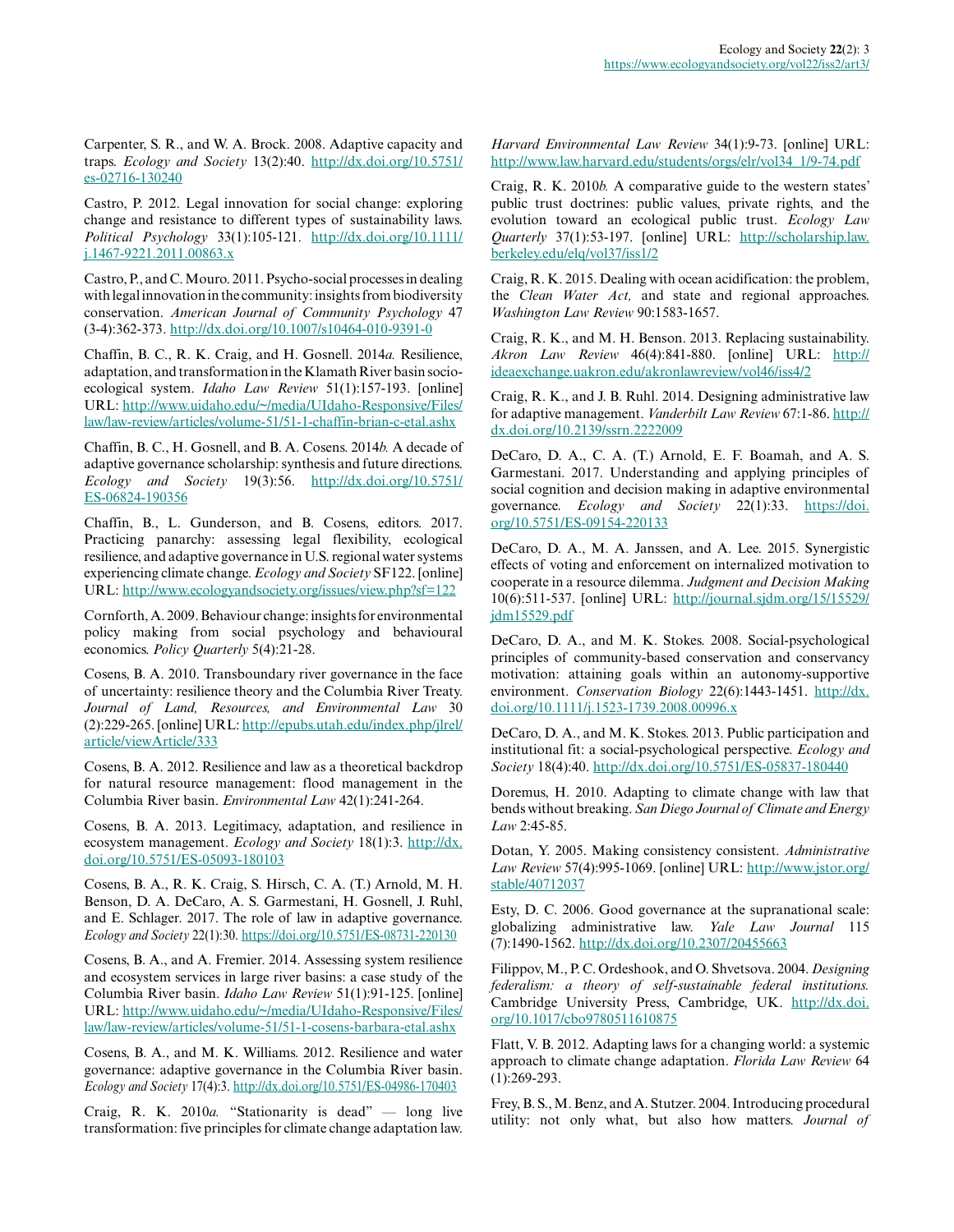*Institutional and Theoretical Economics* 160(3):377-401. [https://](https://doi.org/10.1628/0932456041960560) [doi.org/10.1628/0932456041960560](https://doi.org/10.1628/0932456041960560)

Garmestani, A. S., and C. R. Allen, editors. 2014. *Socialecological resilience and law.* Columbia University Press, New York, New York, USA.<http://dx.doi.org/10.7312/garm16058>

Garmestani, A. S., C. R. Allen, and M. H. Benson. 2013. Can law foster social-ecological resilience? *Ecology and Society* 18(2):37. <http://dx.doi.org/10.5751/ES-05927-180237>

Garmestani, A. S., and M. H. Benson. 2013. A framework for resilience-based governance of social-ecological systems. *Ecology and Society* 18(1):9. <http://dx.doi.org/10.5751/es-05180-180109>

Garrick, D. E., E. Schlager, and S. Villamayor-Tomas. 2016. Governing an international transboundary river: opportunism, safeguards, and drought adaptation in the Rio Grande. *Publius: the Journal of Federalism* 46(2):170-198. [https://doi.org/10.1093/](https://doi.org/10.1093/publius/pjw002) [publius/pjw002](https://doi.org/10.1093/publius/pjw002) 

Gibson, J. L., G. A. Caldeira, and V. A. Baird. 1998. On the legitimacy of national high courts. *American Political Science Review* 92(2):343-358.<http://dx.doi.org/10.2307/2585668>

Gifford, R., and L. A. Comeau. 2011. Message framing influences perceived climate change competence, engagement, and behavioral intentions. *Global Environmental Change* 21 (4):1301-1307.<http://dx.doi.org/10.1016/j.gloenvcha.2011.06.004>

Green, O. O., A. S. Garmestani, C. R. Allen, L. H. Gunderson, J. B. Ruhl, C. A. Arnold, N. A. J. Graham, B. Cosens, D. G. Angeler, B. C. Chaffin, and C. S. Holling. 2015. Barriers and bridges to the integration of social-ecological resilience and law. *Frontiers in Ecology and the Environment* 13(6):332-337. [http://dx.](http://dx.doi.org/10.1890/140294) [doi.org/10.1890/140294](http://dx.doi.org/10.1890/140294)

Gunderson, L., and C. S. Holling, editors. 2002. *Panarchy: understanding transformations in human and natural systems.* Island Press, Washington, D.C., USA.

Hall, G. E. 2002. *High and dry: the Texas-New Mexico struggle for the Pecos River.* University of New Mexico Press, Albuquerque, New Mexico, USA.

Hanlon, J. W. 2015. *Maintaining robust resource governance: mechanisms of formal institutional change in a federal bargain.* Dissertation, School of Government and Public Policy, University of Arizona, Tucson, Arizona, USA. [online] URL: <http://hdl.handle.net/10150/577203>

Hardin, G. 1968. The tragedy of the commons. *Science* 162:1243-1248.<http://dx.doi.org/10.1126/science.162.3859.1243>

Holling, C. S. 1973. Resilience and the stability of ecological systems. *Annual Review of Ecology and Systematics* 4:1-23. [http://](http://dx.doi.org/10.1146/annurev.es.04.110173.000245) [dx.doi.org/10.1146/annurev.es.04.110173.000245](http://dx.doi.org/10.1146/annurev.es.04.110173.000245)

Holling, C. S. 1992. Cross-scale morphology, geometry, and dynamics of ecosystems. *Ecological Monographs* 62(4):447-502. <http://dx.doi.org/10.2307/2937313>

Holling, C. S. 2001. Understanding the complexity of economic, ecological, and social systems. *Ecosystems* 4(5):390-405. [http://](http://dx.doi.org/10.1007/s10021-001-0101-5) [dx.doi.org/10.1007/s10021-001-0101-5](http://dx.doi.org/10.1007/s10021-001-0101-5) 

Holling, C. S., L. H. Gunderson, and G. D. Peterson. 2002. Sustainability and panarchies. Pages 63-102 *in* L. H. Gunderson and C. S. Holling, editors. *Panarchy: understanding transformations in human and natural systems.* Island Press, Washington, D.C., USA.

Holling, C. S., and G. K. Meffe. 1996. Command and control and the pathology of natural resource management. *Conservation Biology* 10(2):328-337. [http://dx.doi.org/10.1046/](http://dx.doi.org/10.1046/j.1523-1739.1996.10020328.x) [j.1523-1739.1996.10020328.x](http://dx.doi.org/10.1046/j.1523-1739.1996.10020328.x) 

Intergovernmental Panel on Climate Change (IPCC). 2014. *Climate change 2014: synthesis report.* Contribution of Working Groups I, II and III to the Fifth Assessment Report of the Intergovernmental Panel on Climate Change [Core Writing Team, R. K. Pachauri, and L. A. Meyer, editors]. IPCC, Geneva, Switzerland. [online] ULR: <http://www.ipcc.ch/report/ar5/syr/>

Lafon, N. W., S. L. McMullin, D. E. Steffen, and R. S. Schulman. 2004. Improving stakeholder knowledge and agency image through collaborative planning. *Wildlife Society Bulletin* 32 (1):220-231. [http://dx.doi.org/10.2193/0091-7648\(2004\)32\[220:](http://dx.doi.org/10.2193/0091-7648%282004%2932%5B220%3Aiskaai%5D2.0.co%3B2) [iskaai\]2.0.co;2](http://dx.doi.org/10.2193/0091-7648%282004%2932%5B220%3Aiskaai%5D2.0.co%3B2)

Lavergne, K. J., E. C. Sharp, L. G. Pelletier, and A. Holtby. 2010. The role of perceived government style in the facilitation of selfdetermined and non self-determined motivation for proenvironmental behavior. *Journal of Environmental Psychology* 30 (2):169-177. <http://dx.doi.org/10.1016/j.jenvp.2009.11.002>

Lawrence, R. L., S. E. Daniels, and G. H. Stankey. 1997. Procedural justice and public involvement in natural resource decision making. *Society and Natural Resources* 10(6):577-589. <http://dx.doi.org/10.1080/08941929709381054>

Leach, W. D., and P. A. Sabatier. 2005. To trust an adversary: integrating rational and psychological models of collaborative policymaking. *American Political Science Review* 99(4):491-503. <http://dx.doi.org/10.1017/s000305540505183x>

Levi-Faur, D., editor. 2012. *The Oxford handbook of governance.* Oxford University Press, Oxford, UK. [http://dx.doi.org/10.1093/](http://dx.doi.org/10.1093/oxfordhb/9780199560530.001.0001) [oxfordhb/9780199560530.001.0001](http://dx.doi.org/10.1093/oxfordhb/9780199560530.001.0001)

Levin, S. A. 1992. The problem of pattern and scale in ecology: the Robert H. MacArthur Award lecture. *Ecology* 73 (6):1943-1967. <http://dx.doi.org/10.2307/1941447>

McComas, K. A., R. Stedman, and P. S. Hart. 2011. Community support for campus approaches to sustainable energy use: the role of "town–gown" relationships. *Energy Policy* 39(5):2310-2318. <http://dx.doi.org/10.1016/j.enpol.2011.01.045>

Milly, P. C. D., J. Betancourt, M. Falkenmark, R. M. Hirsch, Z. W. Kundzewicz, D. P. Lettenmaier, and R. J. Stouffer. 2008. Stationarity is dead: whither water management? *Science* 319:573-574. <http://dx.doi.org/10.1126/science.1151915>

Mitchell, M. 2009. *Complexity: a guided tour.* Oxford University Press, Oxford, UK.

Moller, A. C., R. M. Ryan, and E. L. Deci. 2006. Selfdetermination theory and public policy: improving the quality of consumer decisions without using coercion. *Journal of Public Policy and Marketing* 25(1):104-116. [http://dx.doi.org/10.1509/](http://dx.doi.org/10.1509/jppm.25.1.104) [jppm.25.1.104](http://dx.doi.org/10.1509/jppm.25.1.104)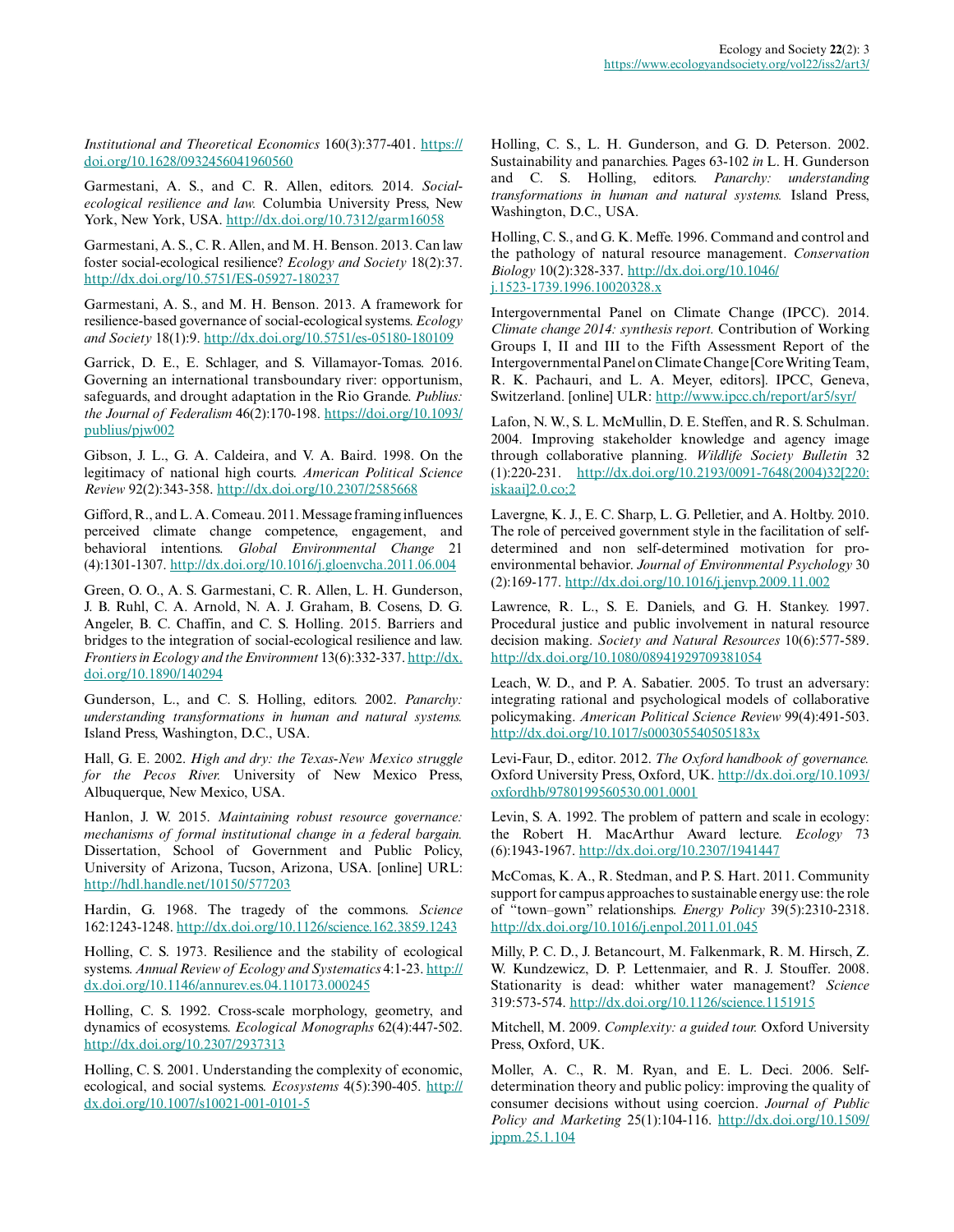Morse, A. H. 2010. Rules, standards, and fractured courts. *Oklahoma City University Law Review* 35:559-605.

Moser, S. C., and J. A. Ekstrom. 2010. A framework to diagnose barriers to climate change adaptation. *Proceedings of the National Academy of Sciences* 107(51):22026-22031. [http://dx.doi.](http://dx.doi.org/10.1073/pnas.1007887107) [org/10.1073/pnas.1007887107](http://dx.doi.org/10.1073/pnas.1007887107) 

National Civic League (NCL). 2013. *Making public participation legal.* NCL, Denver, Colorado, USA. [online] URL: [http://ncdd.](http://ncdd.org/rc/wp-content/uploads/MakingP2Legal.pdf) [org/rc/wp-content/uploads/MakingP2Legal.pdf](http://ncdd.org/rc/wp-content/uploads/MakingP2Legal.pdf)

New York Department of State. 1997. *New York City watershed Memorandum of Agreement.* Department of State Watershed Protection and Partnership Council, Peekskill, New York, USA. [online] URL: <http://www.dos.ny.gov/watershed/nycmoa.html>

Ostrom, E. 1990. *Governing the commons: the evolution of institutions for collective action.* Cambridge University Press, Cambridge, UK.

Ostrom, E. 1998. A behavioral approach to the rational choice theory of collective action: presidential address, American Political Science Association, 1997. *American Political Science Review* 92(1):1-22. [online] URL:<http://www.jstor.org/stable/2585925>

Ostrom, E. 2007. A diagnostic approach for going beyond panaceas. *Proceedings of the National Academy of Sciences* 104:15181-15187. <http://dx.doi.org/10.1073/pnas.0702288104>

Ostrom, E. 2010. Beyond markets and states: polycentric governance of complex economic systems. *American Economic Review* 100(3):641-672. <http://dx.doi.org/10.1257/aer.100.3.641>

Owley, J. 2015. Keeping track of conservation. *Ecology Law Quarterly* 42(1):79-138. [online] URL: [http://scholarship.law.](http://scholarship.law.berkeley.edu/elq/vol42/iss1/3) [berkeley.edu/elq/vol42/iss1/3](http://scholarship.law.berkeley.edu/elq/vol42/iss1/3) 

Parks, C. D., J. Joireman, and P. A. M. Van Lange. 2013. Cooperation, trust, and antagonism: how public goods are promoted. *Psychological Science in the Public Interest* 14 (3):119-165. <http://dx.doi.org/10.1177/1529100612474436>

Peterson, G., C. R. Allen, and C. S. Holling. 1998. Ecological resilience, biodiversity, and scale. *Ecosystems* 1(1):6-18. [http://dx.](http://dx.doi.org/10.1007/s100219900002) [doi.org/10.1007/s100219900002](http://dx.doi.org/10.1007/s100219900002)

Porter, E. 2015. Imagining a world without growth. *The New York Times* December 1. [online] URL: [http://www.nytimes.](http://www.nytimes.com/2015/12/02/business/economy/imagining-a-world-without-growth.html?emc=eta1) [com/2015/12/02/business/economy/imagining-a-world-without-growth.](http://www.nytimes.com/2015/12/02/business/economy/imagining-a-world-without-growth.html?emc=eta1) [html?emc=eta1](http://www.nytimes.com/2015/12/02/business/economy/imagining-a-world-without-growth.html?emc=eta1) 

Rabin, E. H. 1984. Revolution in residential landlord-tenant law: causes and consequences. *Cornell Law Review* 69(3):517-584. [online] URL: <http://scholarship.law.cornell.edu/clr/vol69/iss3/2/>

Reed, M. S. 2008. Stakeholder participation for environmental management: a literature review. *Biological Conservation* 141 (10):2417-2431.<http://dx.doi.org/10.1016/j.biocon.2008.07.014>

Rissman, A. R. 2011. Evaluating conservation effectiveness and adaptation in dynamic landscapes. *Law and Contemporary Problems* 74(4):145-173. [online] URL: [http://scholarship.law.](http://scholarship.law.duke.edu/lcp/vol74/iss4/7) [duke.edu/lcp/vol74/iss4/7](http://scholarship.law.duke.edu/lcp/vol74/iss4/7) 

Ruhl, J. B. 2008. Climate change and the *Endangered Species Act:* building bridges to the no-analog future. *Boston University Law*

*Review* 88(1):1-62. [online] URL: [http://www.bu.edu/law/](http://www.bu.edu/law/journals-archive/bulr/documents/ruhl.pdf) [journals-archive/bulr/documents/ruhl.pdf](http://www.bu.edu/law/journals-archive/bulr/documents/ruhl.pdf)

Ruhl, J. B. 2011. General design principles for resilience and adaptive capacity in legal systems - with applications to climate change adaptation. *North Carolina Law Review* 89(5):1373-1403. [online] URL: [http://scholarship.law.unc.edu/cgi/viewcontent.](http://scholarship.law.unc.edu/cgi/viewcontent.cgi?article=4506&context=nclr) [cgi?article=4506&context=nclr](http://scholarship.law.unc.edu/cgi/viewcontent.cgi?article=4506&context=nclr)

Ruhl, J. B., and R. L. Fischman. 2010. Adaptive management in the courts. *Minnesota Law Review* 95(2):424-484. [online] URL: [http://www.minnesotalawreview.org/articles/adaptive-management](http://www.minnesotalawreview.org/articles/adaptive-management-in-the-courts/)[in-the-courts/](http://www.minnesotalawreview.org/articles/adaptive-management-in-the-courts/) 

Ryan, R. M., and E. L. Deci. 2006. Self-regulation and the problem of human autonomy. *Journal of Personality* 74 (6):1557-1585. [http://dx.doi.org/10.1111/j.1467-6494.2006.00420.](http://dx.doi.org/10.1111/j.1467-6494.2006.00420.x) [x](http://dx.doi.org/10.1111/j.1467-6494.2006.00420.x) 

Scheffer, M., S. Carpenter, J. A. Foley, C. Folke, and B. H. Walker. 2001. Catastrophic shifts in ecosystems. *Nature* 413:591-596. <http://dx.doi.org/10.1038/35098000>

Schlager, E. and W. Blomquist. 2008. *Embracing watershed politics.* University Press of Colorado, Boulder, Colorado, USA.

Schlager, E., and T. Heikkila. 2009. Resolving water conflicts: a comparative analysis of interstate river compacts. *Policy Studies Journal* 37(3):367-392. [http://dx.doi.org/10.1111/j.1541-0072.2009.00319.](http://dx.doi.org/10.1111/j.1541-0072.2009.00319.x) [x](http://dx.doi.org/10.1111/j.1541-0072.2009.00319.x) 

Sprankling, J. G., and R. R. Coletta. 2012. *Property: a contemporary approach.* Second edition. West Publishing, St. Paul, Minnesota, USA.

Steffen, W., K. Richardson, J. Rockström, S. E. Cornell, I. Fetzer, E. M. Bennett, R. Biggs, S. R. Carpenter, W. de Vries, C. A. de Wit, C. Folke, D. Gerten, J. Heinke, G. M. Mace, L. M. Persson, V. Ramanathan, B. Reyers, and S. Sörlin. 2015. Planetary boundaries: guiding human development on a changing planet. *Science* 347:1259855.<http://dx.doi.org/10.1126/science.1259855>

Sullivan, S. 1996. Guest editorial: towards a non-equilibrium ecology: perspectives from an arid land. *Journal of Biogeography* 23(1):1-5. <http://www.jstor.org/stable/2846012>

Swim, J., S. Clayton, T. Doherty, R. Gifford, G. Howard, J. Reser, P. Stern, and E. Weber. 2009. *Psychology and global climate change: addressing a multi-faceted phenomenon and set of challenges.* Report of the American Psychological Association Task Force on the Interface between Psychology and Global Climate Change. American Psychological Association, Washington, D.C., USA. [online] URL: [http://www.apa.org/](http://www.apa.org/science/about/publications/climate-change.aspx) [science/about/publications/climate-change.aspx](http://www.apa.org/science/about/publications/climate-change.aspx)

Turner, R. A., C. Fitzsimmons, J. Forster, R. Mahon, A. Peterson, and S. M. Stead. 2014. Measuring good governance for complex ecosystems: perceptions of coral reef-dependent communities in the Caribbean. *Global Environmental Change* 29:105-117. [http://](http://dx.doi.org/10.1016/j.gloenvcha.2014.08.004) [dx.doi.org/10.1016/j.gloenvcha.2014.08.004](http://dx.doi.org/10.1016/j.gloenvcha.2014.08.004) 

Tyler, T. R. 1990. *Why people obey the law.* Yale University Press, New Haven, Connecticut, USA.

Tyler, T. R. 1998. What is procedural justice?: Criteria used by citizens to assess the fairness of legal procedures. *Law and Society Review* 22(1):103-136.<http://dx.doi.org/10.2307/3053563>